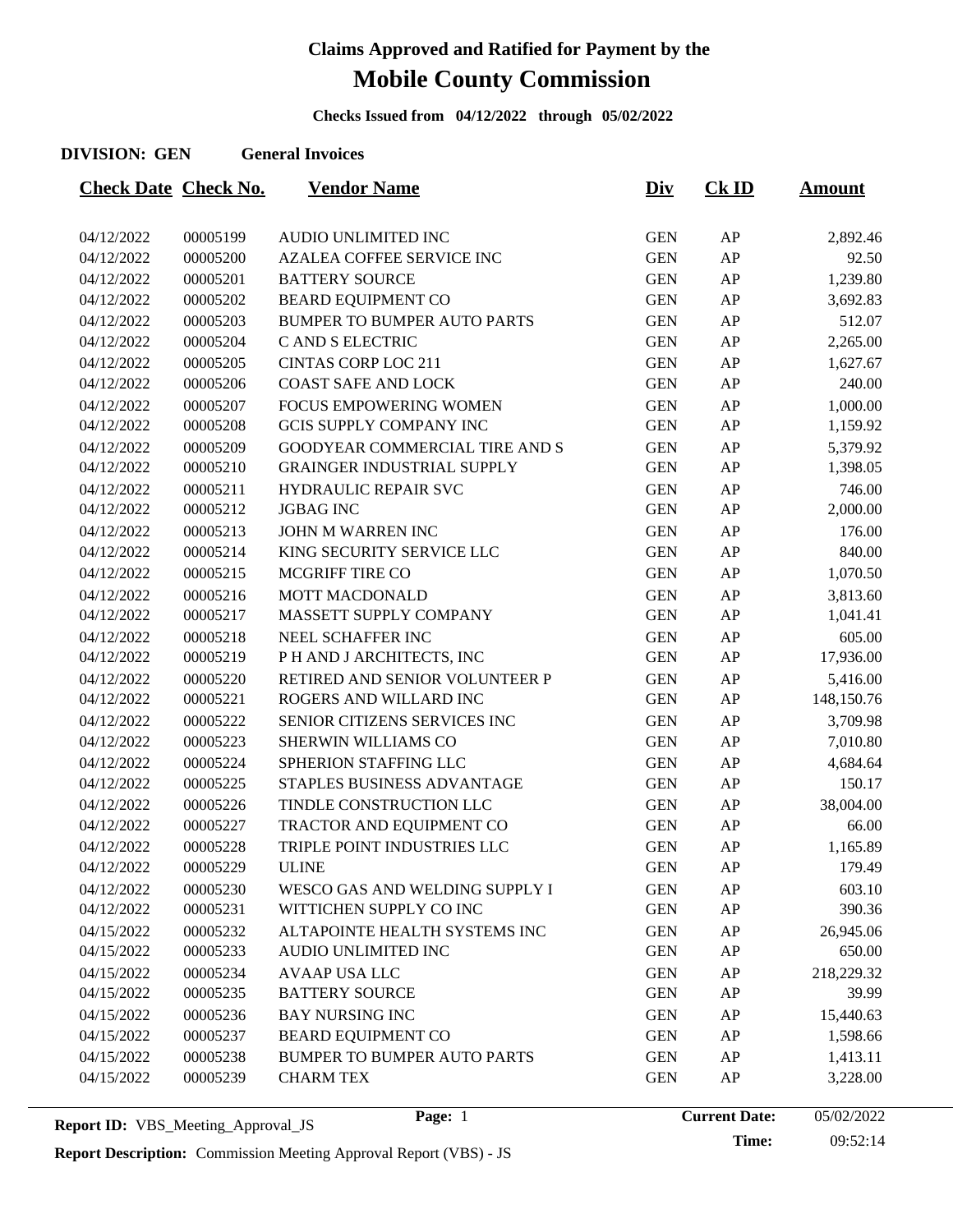**Checks Issued from 04/12/2022 through 05/02/2022**

#### **DIVISION: GEN General Invoices**

| <b>Check Date Check No.</b> |                      | <b>Vendor Name</b>                    | <u>Div</u>               | $CK$ ID    | <b>Amount</b>       |
|-----------------------------|----------------------|---------------------------------------|--------------------------|------------|---------------------|
|                             |                      | <b>CINTAS CORP LOC 211</b>            | <b>GEN</b>               | AP         |                     |
| 04/15/2022<br>04/15/2022    | 00005240<br>00005241 | COMMUNITY SECURITY SERVICES           | <b>GEN</b>               | AP         | 747.67<br>35,957.97 |
| 04/15/2022                  | 00005242             | DEES PAPER CO INC                     | <b>GEN</b>               | AP         | 282.20              |
| 04/15/2022                  | 00005243             | GOODWYN MILLS CAWOOD LLC              | <b>GEN</b>               | AP         | 600.00              |
| 04/15/2022                  | 00005244             | GOODYEAR COMMERCIAL TIRE AND S        | <b>GEN</b>               | AP         | 1,428.45            |
| 04/15/2022                  | 00005245             | <b>GRAINGER INDUSTRIAL SUPPLY</b>     | <b>GEN</b>               | ${\sf AP}$ | 1,848.52            |
| 04/15/2022                  | 00005246             | <b>GULF CITY BODY AND TRAILER WOR</b> | <b>GEN</b>               | AP         | 203.80              |
| 04/15/2022                  | 00005247             | <b>GWINS STATIONERY</b>               | <b>GEN</b>               | AP         | 59.00               |
| 04/15/2022                  | 00005248             | <b>HOBART SERVICE</b>                 | <b>GEN</b>               | AP         | 882.08              |
| 04/15/2022                  | 00005249             | MOBILE CO FOSTER GRANDPARENT P        | <b>GEN</b>               | AP         | 40,928.33           |
| 04/15/2022                  | 00005250             | MOBILE JANITORIAL AND PAPER CO        | <b>GEN</b>               | AP         | 104.05              |
| 04/15/2022                  | 00005251             | MASSETT SUPPLY COMPANY                | <b>GEN</b>               | AP         | 1,037.79            |
| 04/15/2022                  | 00005252             | POPE TESTING SERVICES LLC             | <b>GEN</b>               | AP         | 8,853.71            |
| 04/15/2022                  | 00005253             | RETIRED AND SENIOR VOLUNTEER P        | <b>GEN</b>               | ${\sf AP}$ | 24,824.00           |
|                             | 00005254             | <b>SEMMES COMMUNITY CENTER</b>        |                          | AP         |                     |
| 04/15/2022                  |                      | SENIOR CITIZENS SERVICES INC          | <b>GEN</b><br><b>GEN</b> | AP         | 475.00              |
| 04/15/2022                  | 00005255             |                                       |                          |            | 15,000.00           |
| 04/15/2022                  | 00005256             | SENIOR COMPANION PROGRAM OF MO        | <b>GEN</b>               | AP         | 36,088.00           |
| 04/15/2022                  | 00005257             | SENIOR COMPANION PROGRAM OF MO        | <b>GEN</b>               | AP         | 7,305.00            |
| 04/15/2022                  | 00005258             | <b>SHERWIN WILLIAMS CO</b>            | <b>GEN</b>               | ${\sf AP}$ | 557.40              |
| 04/15/2022                  | 00005259             | STAPLES BUSINESS ADVANTAGE            | <b>GEN</b>               | AP         | 1,005.36            |
| 04/15/2022                  | 00005260             | <b>ULINE</b>                          | <b>GEN</b>               | AP         | 400.17              |
| 04/15/2022                  | 00005261             | VACUUM TRUCK SALES & SERVICES         | <b>GEN</b>               | AP         | 2,858.77            |
| 04/15/2022                  | 00005262             | VIC REAL ESTATE LLC                   | <b>GEN</b>               | ${\sf AP}$ | 1,800.00            |
| 04/15/2022                  | 00005263             | WEAVER AND SONS INC, HOSEA O          | <b>GEN</b>               | AP         | 219,907.00          |
| 04/15/2022                  | 00005264             | WITTICHEN SUPPLY CO INC               | <b>GEN</b>               | AP         | 762.24              |
| 04/19/2022                  | 00005343             | ADVANTAGE FIRST AID SAFETY            | <b>GEN</b>               | AP         | 254.70              |
| 04/19/2022                  | 00005344             | ANIMAL CARE EQUIPMENT AND SERV        | <b>GEN</b>               | ${\sf AP}$ | 93.85               |
| 04/19/2022                  | 00005345             | ARCHITECTS GROUP INC, THE             | <b>GEN</b>               | AP         | 4,100.00            |
| 04/19/2022                  | 00005346             | <b>BEARD EQUIPMENT CO</b>             | <b>GEN</b>               | AP         | 1,435.54            |
| 04/19/2022                  | 00005347             | <b>BUMPER TO BUMPER AUTO PARTS</b>    | <b>GEN</b>               | AP         | 942.12              |
| 04/19/2022                  | 00005348             | <b>CHARM TEX</b>                      | <b>GEN</b>               | AP         | 4,792.00            |
| 04/19/2022                  | 00005349             | <b>CINTAS CORP LOC 211</b>            | <b>GEN</b>               | AP         | 911.97              |
| 04/19/2022                  | 00005350             | <b>COMMUNITY SECURITY SERVICES</b>    | <b>GEN</b>               | ${\sf AP}$ | 5,802.72            |
| 04/19/2022                  | 00005351             | DEES PAPER CO INC                     | <b>GEN</b>               | ${\sf AP}$ | 1,080.58            |
| 04/19/2022                  | 00005352             | <b>DIRT INC</b>                       | <b>GEN</b>               | ${\sf AP}$ | 3,160.50            |
| 04/19/2022                  | 00005353             | DRIVEN ENGINEERING INC                | <b>GEN</b>               | AP         | 1,922.80            |
| 04/19/2022                  | 00005354             | DUEITT'S BATTERY SUPPLY INC           | <b>GEN</b>               | ${\sf AP}$ | 77.00               |
| 04/19/2022                  | 00005355             | FIREHOUSE SALES AND SERVICE           | <b>GEN</b>               | ${\sf AP}$ | 1,011.00            |
| 04/19/2022                  | 00005356             | GCIS SUPPLY COMPANY INC               | <b>GEN</b>               | ${\sf AP}$ | 591.52              |
| 04/19/2022                  | 00005357             | GOODWYN MILLS CAWOOD LLC              | <b>GEN</b>               | AP         | 11,348.26           |
| 04/19/2022                  | 00005358             | <b>GRAINGER INDUSTRIAL SUPPLY</b>     | <b>GEN</b>               | ${\sf AP}$ | 335.09              |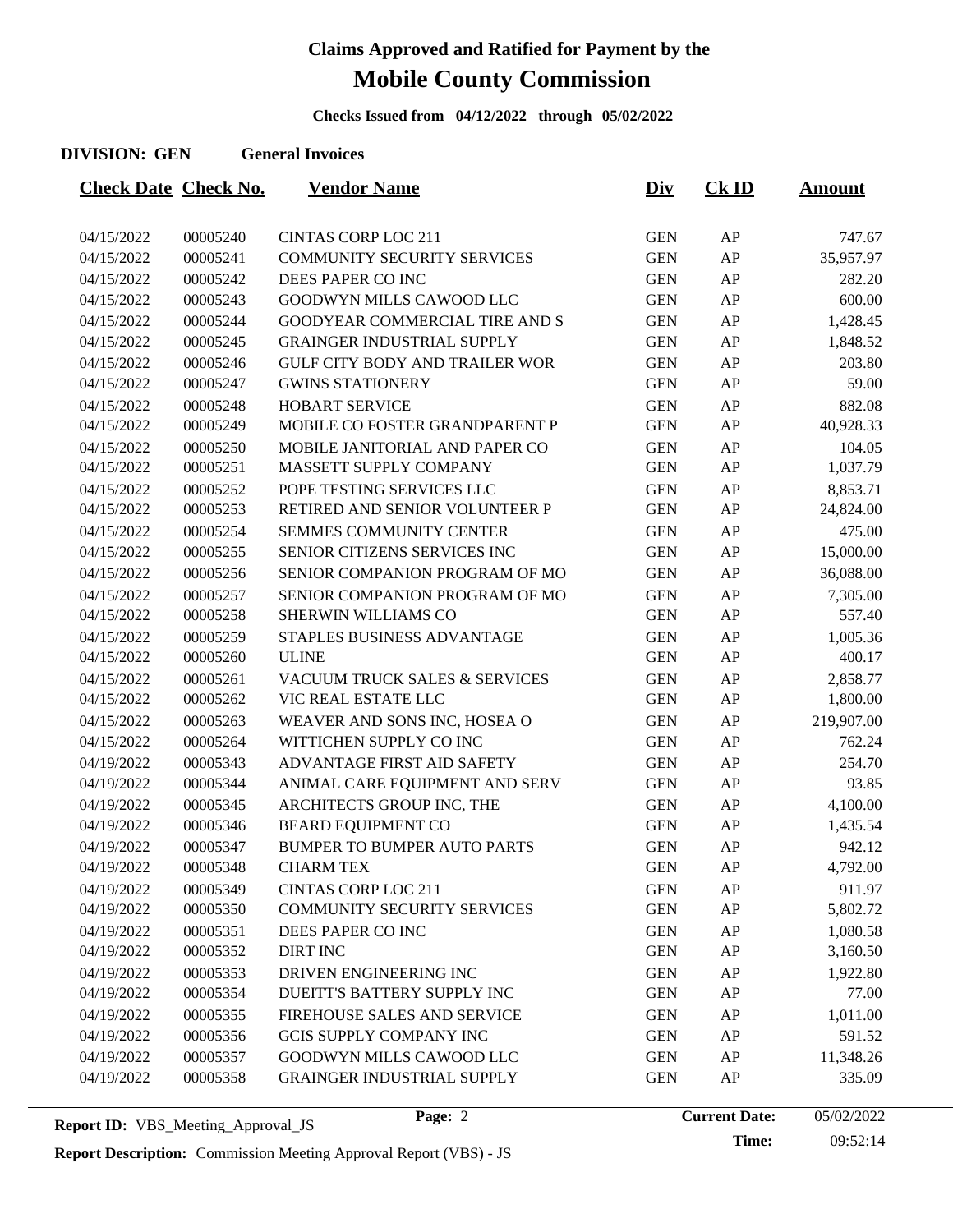**Checks Issued from 04/12/2022 through 05/02/2022**

#### **DIVISION: GEN General Invoices**

| <b>Check Date Check No.</b> |          | <b>Vendor Name</b>                 | <u>Div</u> | $CK$ ID    | <u>Amount</u> |
|-----------------------------|----------|------------------------------------|------------|------------|---------------|
|                             |          |                                    |            |            |               |
| 04/19/2022                  | 00005359 | <b>GWINS STATIONERY</b>            | <b>GEN</b> | AP         | 118.00        |
| 04/19/2022                  | 00005360 | <b>HANDCUFF WAREHOUSE</b>          | <b>GEN</b> | AP         | 1,704.00      |
| 04/19/2022                  | 00005361 | <b>HOBART SERVICE</b>              | <b>GEN</b> | AP         | 1,133.11      |
| 04/19/2022                  | 00005362 | HOTEL AND LEISURE ADVISORS LLC     | <b>GEN</b> | AP         | 7,783.00      |
| 04/19/2022                  | 00005363 | <b>JGBAG INC</b>                   | <b>GEN</b> | AP         | 775.00        |
| 04/19/2022                  | 00005364 | JOHN M WARREN INC                  | <b>GEN</b> | AP         | 1,028.00      |
| 04/19/2022                  | 00005365 | KNOX PEST CONTROL                  | <b>GEN</b> | AP         | 1,289.00      |
| 04/19/2022                  | 00005366 | L3HARRIS TECHNOLOGIES INC          | <b>GEN</b> | AP         | 4,310.50      |
| 04/19/2022                  | 00005367 | MCGRIFF TIRE CO                    | <b>GEN</b> | AP         | 39.95         |
| 04/19/2022                  | 00005368 | MOBILE JANITORIAL AND PAPER CO     | <b>GEN</b> | AP         | 109.02        |
| 04/19/2022                  | 00005369 | MASSETT SUPPLY COMPANY             | <b>GEN</b> | AP         | 1,358.35      |
| 04/19/2022                  | 00005370 | P H AND J ARCHITECTS, INC          | <b>GEN</b> | AP         | 9,930.48      |
| 04/19/2022                  | 00005371 | RETIF OIL AND FUEL LLC             | <b>GEN</b> | AP         | 77,309.28     |
| 04/19/2022                  | 00005372 | ROGERS AND WILLARD INC             | <b>GEN</b> | AP         | 93,606.12     |
| 04/19/2022                  | 00005373 | SHERWIN WILLIAMS CO                | <b>GEN</b> | AP         | 688.34        |
| 04/19/2022                  | 00005374 | SOUTHERN EARTH SCIENCES INC        | <b>GEN</b> | AP         | 2,028.83      |
| 04/19/2022                  | 00005375 | SPHERION STAFFING LLC              | <b>GEN</b> | AP         | 6,757.62      |
| 04/19/2022                  | 00005376 | <b>SPIRE</b>                       | <b>GEN</b> | AP         | 29.36         |
| 04/19/2022                  | 00005377 | STAPLES BUSINESS ADVANTAGE         | <b>GEN</b> | AP         | 142.22        |
| 04/19/2022                  | 00005378 | TRACTOR AND EQUIPMENT CO           | <b>GEN</b> | AP         | 6,590.51      |
| 04/19/2022                  | 00005379 | VACUUM TRUCK SALES & SERVICES      | <b>GEN</b> | AP         | 653.67        |
| 04/19/2022                  | 00005380 | VISUALIZE EVERYONE THAT SERVES     | <b>GEN</b> | AP         | 10,000.00     |
| 04/19/2022                  | 00005381 | WESCO GAS AND WELDING SUPPLY I     | <b>GEN</b> | AP         | 211.90        |
| 04/22/2022                  | 00005382 | <b>AARMS LLC</b>                   | <b>GEN</b> | AP         | 175.00        |
| 04/22/2022                  | 00005383 | ALL OVER JANITORIAL SERVICES I     | <b>GEN</b> | AP         | 2,000.00      |
| 04/22/2022                  | 00005384 | ARCHITECTS GROUP INC, THE          | <b>GEN</b> | AP         | 44,850.00     |
| 04/22/2022                  | 00005385 | <b>ARTCRAFT PRESS INC</b>          | <b>GEN</b> | AP         | 998.00        |
| 04/22/2022                  | 00005386 | <b>AZALEA COFFEE SERVICE INC</b>   | <b>GEN</b> | AP         | 20.00         |
| 04/22/2022                  | 00005387 | <b>BEARD EQUIPMENT CO</b>          | <b>GEN</b> | AP         | 3,950.77      |
| 04/22/2022                  | 00005388 | <b>BUMPER TO BUMPER AUTO PARTS</b> | <b>GEN</b> | AP         | 2,495.25      |
| 04/22/2022                  | 00005389 | <b>CHARM TEX</b>                   | <b>GEN</b> | ${\sf AP}$ | 447.00        |
| 04/22/2022                  | 00005390 | <b>CINTAS CORP LOC 211</b>         | <b>GEN</b> | AP         | 586.73        |
| 04/22/2022                  | 00005391 | <b>COASTAL POLICE SUPPLY</b>       | <b>GEN</b> | AP         | 1,532.80      |
| 04/22/2022                  | 00005392 | <b>COMMUNITY SECURITY SERVICES</b> | <b>GEN</b> | AP         | 13,823.44     |
| 04/22/2022                  | 00005393 | <b>CULLIGAN WATER OF MOBILE</b>    | <b>GEN</b> | AP         | 565.50        |
| 04/22/2022                  | 00005394 | DEES PAPER CO INC                  | <b>GEN</b> | AP         | 296.17        |
| 04/22/2022                  | 00005395 | GOODWYN MILLS CAWOOD LLC           | <b>GEN</b> | AP         | 1,300.93      |
| 04/22/2022                  | 00005396 | GOODYEAR COMMERCIAL TIRE AND S     | <b>GEN</b> | AP         | 6,261.24      |
| 04/22/2022                  | 00005397 | <b>GRAINGER INDUSTRIAL SUPPLY</b>  | <b>GEN</b> | AP         | 2,538.79      |
| 04/22/2022                  | 00005398 | <b>GWINS STATIONERY</b>            | <b>GEN</b> | AP         | 2,071.36      |
| 04/22/2022                  | 00005399 | <b>JGBAG INC</b>                   | <b>GEN</b> | AP         | 500.00        |
|                             |          |                                    |            |            |               |

**Report Description:** Commission Meeting Approval Report (VBS) - JS

Page: 3 **Current Date:** 05/02/2022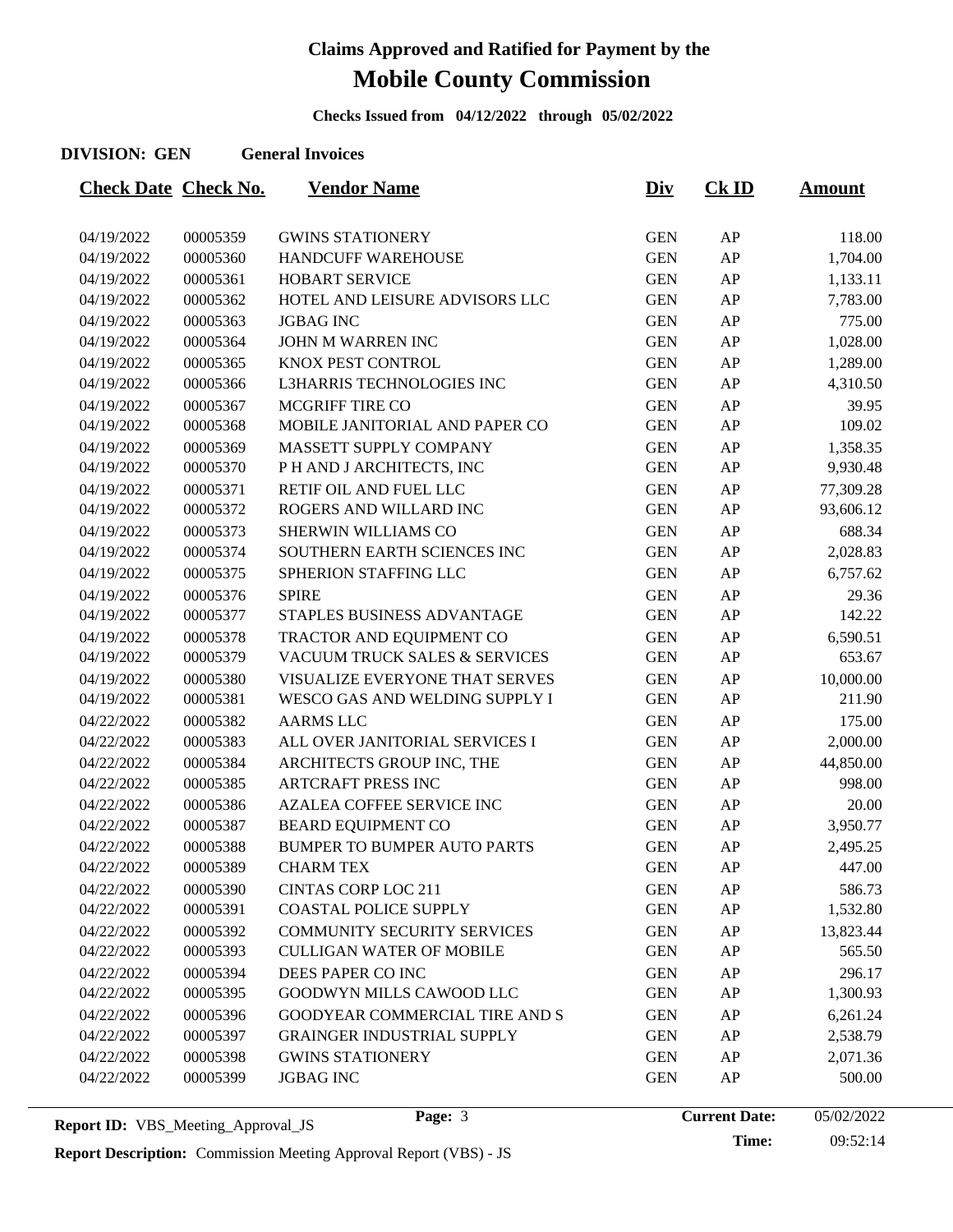**Checks Issued from 04/12/2022 through 05/02/2022**

#### **DIVISION: GEN General Invoices**

| <b>Check Date Check No.</b> |          | <b>Vendor Name</b>                    | <u>Div</u> | <b>Ck ID</b> | <u>Amount</u> |
|-----------------------------|----------|---------------------------------------|------------|--------------|---------------|
|                             |          |                                       |            |              |               |
| 04/22/2022                  | 00005400 | KING SECURITY SERVICE LLC             | <b>GEN</b> | AP           | 3,810.00      |
| 04/22/2022                  | 00005401 | MOBILE CO HEALTH DEPT                 | <b>GEN</b> | AP           | 10,274.46     |
| 04/22/2022                  | 00005402 | MASSETT SUPPLY COMPANY                | <b>GEN</b> | AP           | 969.47        |
| 04/22/2022                  | 00005403 | NSPIRE U LLC                          | <b>GEN</b> | AP           | 2,500.00      |
| 04/22/2022                  | 00005404 | PENELOPE HOUSE FAMILY VIOLENCE        | <b>GEN</b> | AP           | 6,005.75      |
| 04/22/2022                  | 00005405 | RETIF OIL AND FUEL LLC                | <b>GEN</b> | AP           | 102,386.56    |
| 04/22/2022                  | 00005406 | ROGERS AND WILLARD INC                | <b>GEN</b> | AP           | 421,213.55    |
| 04/22/2022                  | 00005407 | SATSUMA SCHOOL SYSTEM                 | <b>GEN</b> | AP           | 314.81        |
| 04/22/2022                  | 00005408 | STAPLES BUSINESS ADVANTAGE            | <b>GEN</b> | AP           | 5,699.11      |
| 04/22/2022                  | 00005409 | TRUCK EQUIPMENT SALES INC             | <b>GEN</b> | AP           | 437.44        |
| 04/22/2022                  | 00005410 | <b>ULINE</b>                          | <b>GEN</b> | AP           | 415.33        |
| 04/22/2022                  | 00005411 | VAN SCOYOC ASSOCIATES                 | <b>GEN</b> | AP           | 5,006.45      |
| 04/22/2022                  | 00005412 | WITTICHEN SUPPLY CO INC               | <b>GEN</b> | AP           | 115.44        |
| 04/26/2022                  | 00005413 | AVENU INSIGHTS AND ANALYTICS L        | <b>GEN</b> | AP           | 3,850.00      |
| 04/26/2022                  | 00005414 | <b>CINTAS CORP LOC 211</b>            | <b>GEN</b> | AP           | 889.46        |
| 04/26/2022                  | 00005415 | CONSTANTINE ENGINEERING INCC          | <b>GEN</b> | AP           | 4,000.00      |
| 04/26/2022                  | 00005416 | <b>G G PORTABLES INC</b>              | <b>GEN</b> | AP           | 225.00        |
| 04/26/2022                  | 00005417 | <b>GRAINGER INDUSTRIAL SUPPLY</b>     | <b>GEN</b> | AP           | 236.07        |
| 04/26/2022                  | 00005418 | KING SECURITY SERVICE LLC             | <b>GEN</b> | AP           | 240.00        |
| 04/26/2022                  | 00005419 | MACKNALLY LAND DESIGN PC              | <b>GEN</b> | AP           | 142,410.96    |
| 04/26/2022                  | 00005420 | MCGRIFF TIRE CO                       | <b>GEN</b> | AP           | 1,979.60      |
| 04/26/2022                  | 00005421 | <b>MERCHANTS FOOD SERVICE</b>         | <b>GEN</b> | AP           | 2,104.25      |
| 04/26/2022                  | 00005422 | MOBILE JANITORIAL AND PAPER CO        | <b>GEN</b> | AP           | 2,228.02      |
| 04/26/2022                  | 00005423 | MORROWS CONTRACTING INC               | <b>GEN</b> | AP           | 994.00        |
| 04/26/2022                  | 00005424 | <b>RON BUSH INC</b>                   | <b>GEN</b> | AP           | 2,167.00      |
| 04/26/2022                  | 00005425 | SEMMES CHAMBER OF COMMERCE            | <b>GEN</b> | AP           | 300.00        |
| 04/26/2022                  | 00005426 | SHERWIN WILLIAMS CO                   | <b>GEN</b> | AP           | 132.35        |
| 04/26/2022                  | 00005427 | SPHERION STAFFING LLC                 | <b>GEN</b> | AP           | 3,093.96      |
| 04/26/2022                  | 00005428 | <b>SPIRE</b>                          | <b>GEN</b> | AP           | 4,869.22      |
| 04/26/2022                  | 00005429 | STAPLES BUSINESS ADVANTAGE            | <b>GEN</b> | AP           | 1,081.96      |
| 04/26/2022                  | 00005430 | TINDLE CONSTRUCTION LLC               | <b>GEN</b> | AP           | 60,600.00     |
| 04/26/2022                  | 00005431 | WITTICHEN SUPPLY CO INC               | <b>GEN</b> | AP           | 1,014.02      |
| 04/29/2022                  | 00005432 | <b>CINTAS CORP LOC 211</b>            | <b>GEN</b> | AP           | 431.90        |
| 04/29/2022                  | 00005433 | DMS MAIL MANAGEMENT INC               | <b>GEN</b> | AP           | 1,430.81      |
| 04/29/2022                  | 00005434 | <b>GCIS SUPPLY COMPANY INC</b>        | <b>GEN</b> | AP           | 522.65        |
| 04/29/2022                  | 00005435 | GOODWYN MILLS CAWOOD LLC              | <b>GEN</b> | AP           | 9,623.46      |
| 04/29/2022                  | 00005436 | <b>GOODYEAR COMMERCIAL TIRE AND S</b> | <b>GEN</b> | AP           | 3,529.90      |
| 04/29/2022                  | 00005437 | <b>GRAINGER INDUSTRIAL SUPPLY</b>     | <b>GEN</b> | AP           | 7,146.57      |
| 04/29/2022                  | 00005438 | <b>JGBAG INC</b>                      | <b>GEN</b> | AP           | 2,250.00      |
| 04/29/2022                  | 00005439 | MOBILE CO FOSTER GRANDPARENT P        | <b>GEN</b> | AP           | 5,381.44      |
| 04/29/2022                  | 00005440 | MOBILE PAINT MANUFACTURING CO         | <b>GEN</b> | AP           | 137.10        |
|                             |          |                                       |            |              |               |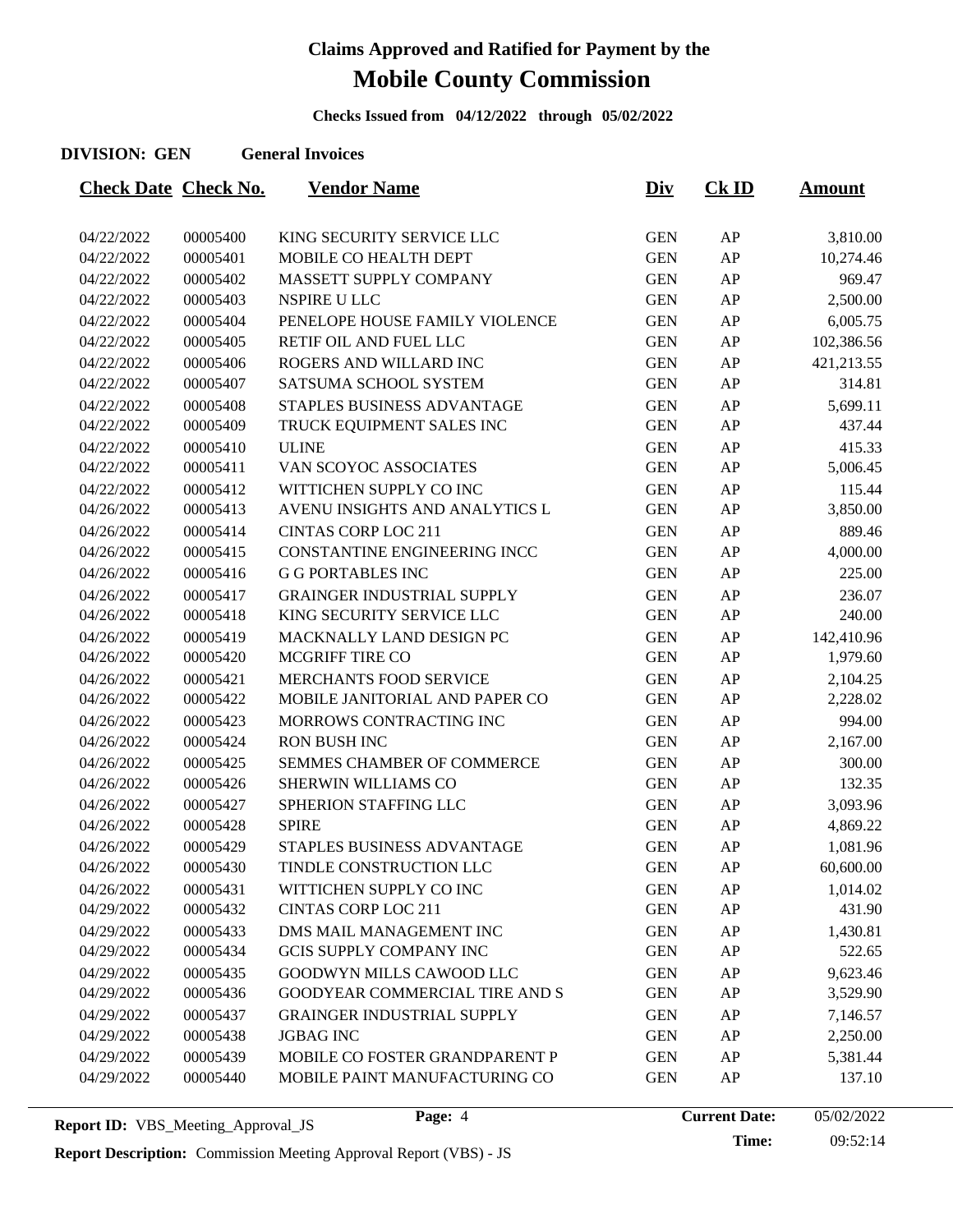**Checks Issued from 04/12/2022 through 05/02/2022**

#### **DIVISION: GEN General Invoices**

| <b>Check Date Check No.</b> |          | <b>Vendor Name</b>                    | <u>Div</u> | $CK$ ID | <b>Amount</b> |
|-----------------------------|----------|---------------------------------------|------------|---------|---------------|
|                             |          |                                       |            |         |               |
| 04/29/2022                  | 00005441 | <b>MOTT MACDONALD</b>                 | <b>GEN</b> | AP      | 16,180.90     |
| 04/29/2022                  | 00005442 | MASSETT SUPPLY COMPANY                | <b>GEN</b> | AP      | 2,867.20      |
| 04/29/2022                  | 00005443 | PHILLIPS FEED COMPANY INC             | <b>GEN</b> | AP      | 667.50        |
| 04/29/2022                  | 00005444 | SENIOR COMPANION PROGRAM OF MO        | <b>GEN</b> | AP      | 7,496.00      |
| 04/29/2022                  | 00005445 | SHERWIN WILLIAMS CO                   | <b>GEN</b> | AP      | 314.70        |
| 04/29/2022                  | 00005446 | STAPLES BUSINESS ADVANTAGE            | <b>GEN</b> | AP      | 18,127.66     |
| 04/29/2022                  | 00005447 | SUN SOUTH LLC                         | <b>GEN</b> | AP      | 463.39        |
| 04/29/2022                  | 00005448 | TINDLE CONSTRUCTION LLC               | <b>GEN</b> | AP      | 7,700.00      |
| 04/29/2022                  | 00005449 | TRACTOR AND EQUIPMENT CO              | <b>GEN</b> | AP      | 1,215.97      |
| 04/29/2022                  | 00005450 | UNITI FIBER HOLDINGS INC              | <b>GEN</b> | AP      | 42,274.80     |
| 04/29/2022                  | 00005451 | <b>VULCAN SIGNS</b>                   | <b>GEN</b> | AP      | 4,749.00      |
| 04/29/2022                  | 00005452 | WITTICHEN SUPPLY CO INC               | <b>GEN</b> | AP      | 774.18        |
| 04/12/2022                  | 00401344 | A T AND T MOBILITY                    | <b>GEN</b> | AP      | 3,885.16      |
| 04/12/2022                  | 00401345 | ACE AUTO TINTING INC                  | <b>GEN</b> | AP      | 420.00        |
| 04/12/2022                  | 00401346 | ALABAMA SOCIETY OF PROFESSIONA        | <b>GEN</b> | AP      | 800.00        |
| 04/12/2022                  | 00401347 | AMERICAN SCREENING CORP               | <b>GEN</b> | AP      | 2,803.00      |
| 04/12/2022                  | 00401348 | ANIMAL CARE CENTER OF MOBILE          | <b>GEN</b> | AP      | 431.00        |
| 04/12/2022                  | 00401349 | <b>ARAMARK SERVICES INC</b>           | <b>GEN</b> | AP      | 139, 153. 75  |
| 04/12/2022                  | 00401350 | <b>ATCHISON FIRM PC</b>               | <b>GEN</b> | AP      | 300.00        |
| 04/12/2022                  | 00401351 | <b>AUTONATION</b>                     | <b>GEN</b> | AP      | 1,052.50      |
| 04/12/2022                  | 00401352 | <b>BAY LANDSCAPING INC</b>            | <b>GEN</b> | AP      | 122.75        |
| 04/12/2022                  | 00401353 | BAYOU FASTENERS AND SUPPLY INC        | <b>GEN</b> | AP      | 431.90        |
| 04/12/2022                  | 00401354 | BEN M RADCLIFF CONTRACTOR INC         | <b>GEN</b> | AP      | 372,934.25    |
| 04/12/2022                  | 00401355 | BEST BUY BUSINESS ADVANTAGE AC        | <b>GEN</b> | AP      | 699.96        |
| 04/12/2022                  | 00401356 | <b>BOB BARKER CO INC</b>              | <b>GEN</b> | AP      | 788.00        |
| 04/12/2022                  | 00401357 | <b>BRIGGS EQUIPMENT INC</b>           | <b>GEN</b> | AP      | 3,400.28      |
| 04/12/2022                  | 00401358 | <b>CAMPER CITY</b>                    | <b>GEN</b> | AP      | 275.00        |
| 04/12/2022                  | 00401359 | COLLIER ELEMENTARY SCHOOL             | <b>GEN</b> | AP      | 20,000.00     |
| 04/12/2022                  | 00401360 | <b>COMCAST CABLE</b>                  | <b>GEN</b> | AP      | 361.49        |
| 04/12/2022                  | 00401361 | <b>CUSTOM DESIGNS</b>                 | <b>GEN</b> | AP      | 442.00        |
| 04/12/2022                  | 00401362 | <b>CWS GROUP INC</b>                  | <b>GEN</b> | AP      | 13,435.00     |
| 04/12/2022                  | 00401363 | DADE PAPER AND BAG CO                 | <b>GEN</b> | AP      | 433.37        |
| 04/12/2022                  | 00401364 | DAKINSTREET ARCHITECTS LLC            | <b>GEN</b> | AP      | 1,666.15      |
| 04/12/2022                  | 00401365 | DAVISON FUELS INC                     | <b>GEN</b> | AP      | 453.85        |
| 04/12/2022                  | 00401366 | <b>ESTES LAW FIRM LLC</b>             | <b>GEN</b> | AP      | 1,842.24      |
| 04/12/2022                  | 00401367 | <b>EVANS</b>                          | <b>GEN</b> | AP      | 147.00        |
| 04/12/2022                  | 00401368 | EXPLORE CENTER INC, THE               | <b>GEN</b> | AP      | 15,000.00     |
| 04/12/2022                  | 00401369 | GARDNER, MARCELLETTE                  | <b>GEN</b> | AP      | 442.60        |
| 04/12/2022                  | 00401370 | <b>GENERAL FUND</b>                   | <b>GEN</b> | AP      | 31,183.86     |
| 04/12/2022                  | 00401371 | <b>GOVERNMENT FINANCE OFFICERS AS</b> | <b>GEN</b> | AP      | 300.00        |
| 04/12/2022                  | 00401372 | GULF COAST TRUCK AND EQUIPMENT        | <b>GEN</b> | AP      | 245.00        |
|                             |          |                                       |            |         |               |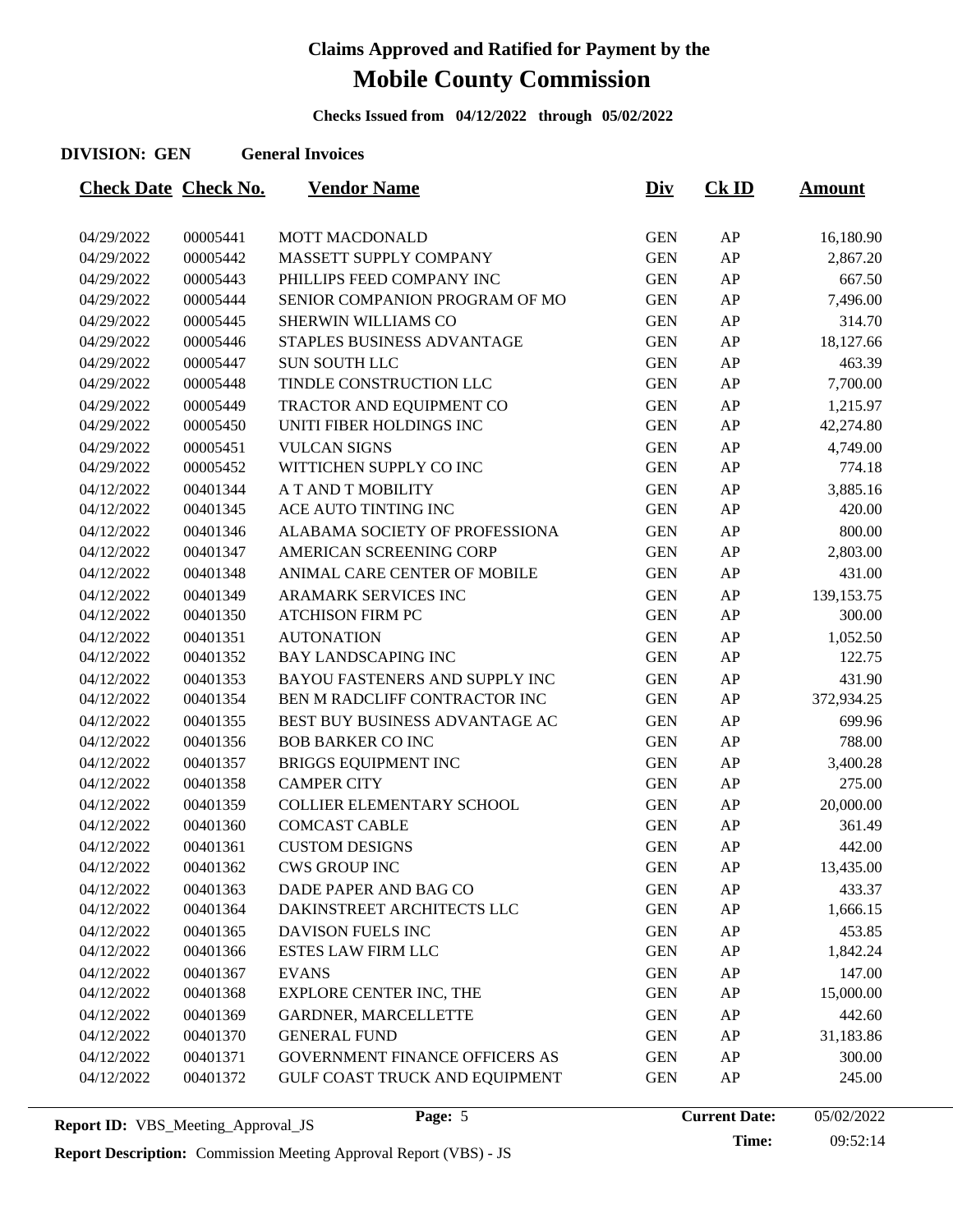**Checks Issued from 04/12/2022 through 05/02/2022**

#### **DIVISION: GEN General Invoices**

| <b>Check Date Check No.</b> |          | <b>Vendor Name</b>                    | <u>Div</u> | $CK$ ID | <u>Amount</u> |
|-----------------------------|----------|---------------------------------------|------------|---------|---------------|
|                             |          |                                       |            |         |               |
| 04/12/2022                  | 00401373 | HAVEN HILL EGG CO INC                 | <b>GEN</b> | AP      | 191.40        |
| 04/12/2022                  | 00401374 | HILL III, EDWARD ASHTON               | <b>GEN</b> | AP      | 614.08        |
| 04/12/2022                  | 00401375 | HOME DEPOT, THE                       | <b>GEN</b> | AP      | 360.53        |
| 04/12/2022                  | 00401376 | HOWARD, NEAL                          | <b>GEN</b> | AP      | 734.57        |
| 04/12/2022                  | 00401377 | <b>IMPERIAL LOCKSMITH LLC</b>         | <b>GEN</b> | AP      | 420.00        |
| 04/12/2022                  | 00401378 | KENWORTH OF MOBILE INC                | <b>GEN</b> | AP      | 370.08        |
| 04/12/2022                  | 00401379 | KITTRELL AUTO GLASS LLC               | <b>GEN</b> | AP      | 730.00        |
| 04/12/2022                  | 00401380 | <b>LAWSON PRODUCTS INC</b>            | <b>GEN</b> | AP      | 22.00         |
| 04/12/2022                  | 00401381 | MCCONNELL AUTOMOTIVE CORP             | <b>GEN</b> | AP      | 598.05        |
| 04/12/2022                  | 00401382 | MCKINLEY, DONNELL                     | <b>GEN</b> | AP      | 280.00        |
| 04/12/2022                  | 00401383 | MCKINNEY PETROLEUM EQUIP              | <b>GEN</b> | AP      | 423.60        |
| 04/12/2022                  | 00401384 | MCMASTER CARR SUPPLY CO               | <b>GEN</b> | AP      | 460.58        |
| 04/12/2022                  | 00401385 | MCMILLIAN, MICHELLE                   | <b>GEN</b> | AP      | 280.00        |
| 04/12/2022                  | 00401386 | MEREDITH, WILLIAM                     | <b>GEN</b> | AP      | 1,870.00      |
| 04/12/2022                  | 00401387 | MOBILE AUTOMOTIVE ASSOCIATES L        | <b>GEN</b> | AP      | 372.87        |
| 04/12/2022                  | 00401388 | MULLINAX FORD OF MOBILE LLC           | <b>GEN</b> | AP      | 2,622.87      |
| 04/12/2022                  | 00401389 | NATIONAL CENTER FOR ASPHALT TE        | <b>GEN</b> | AP      | 875.00        |
| 04/12/2022                  | 00401390 | OFFICE DEPOT                          | <b>GEN</b> | AP      | 1,456.80      |
| 04/12/2022                  | 00401391 | <b>OLENSKY BROTHERS OFFICE PRODUC</b> | <b>GEN</b> | AP      | 1,281.50      |
| 04/12/2022                  | 00401392 | <b>POSTMASTER</b>                     | <b>GEN</b> | AP      | 2,375.28      |
| 04/12/2022                  | 00401393 | PRESSURE PRODUCTS INC                 | <b>GEN</b> | AP      | 42.00         |
| 04/12/2022                  | 00401394 | PRESSURE WASHERS OF ALABAMA           | <b>GEN</b> | AP      | 112.95        |
| 04/12/2022                  | 00401395 | PRINTING PLUS                         | <b>GEN</b> | AP      | 245.00        |
| 04/12/2022                  | 00401396 | PROVIDENCE FOUNDATION                 | <b>GEN</b> | AP      | 15,000.00     |
| 04/12/2022                  | 00401397 | ROSS, JAY M                           | <b>GEN</b> | AP      | 290.16        |
| 04/12/2022                  | 00401398 | <b>SAMS CLUB</b>                      | <b>GEN</b> | AP      | 100.00        |
| 04/12/2022                  | 00401399 | SANDERSON, JULIE                      | <b>GEN</b> | AP      | 250.00        |
| 04/12/2022                  | 00401400 | <b>SAYLER OF AL INC</b>               | <b>GEN</b> | AP      | 3,780.00      |
| 04/12/2022                  | 00401401 | <b>SHARP ELECTRONICS CORP</b>         | <b>GEN</b> | AP      | 10.14         |
| 04/12/2022                  | 00401402 | SHRED IT US HOLD CO INC               | <b>GEN</b> | AP      | 128.03        |
| 04/12/2022                  | 00401403 | SOUTH ALABAMA REGIONAL PLANNIN        | <b>GEN</b> | AP      | 6,261.79      |
| 04/12/2022                  | 00401404 | SOUTHERN PIPE AND SUPPLY CO IN        | <b>GEN</b> | AP      | 325.04        |
| 04/12/2022                  | 00401405 | SOUTHERN TIRE MART LLC                | <b>GEN</b> | AP      | 307.40        |
| 04/12/2022                  | 00401406 | TK ARMOR SYSTEMS LLC                  | <b>GEN</b> | AP      | 544.30        |
| 04/12/2022                  | 00401407 | SPRING HILL ANIMAL CLINIC LLC         | <b>GEN</b> | AP      | 2,225.68      |
| 04/12/2022                  | 00401408 | SPROT PRINTER RIBBONS LLC             | <b>GEN</b> | AP      | 1,907.95      |
| 04/12/2022                  | 00401409 | TELETRAC NAVMAN US LTD                | <b>GEN</b> | AP      | 2,154.88      |
| 04/12/2022                  | 00401410 | THE GLOVE FOUNDATION                  | <b>GEN</b> | AP      | 15,000.00     |
| 04/12/2022                  | 00401411 | WEST PUBLISHING CORPORATION           | <b>GEN</b> | AP      | 2,081.02      |
| 04/12/2022                  | 00401412 | <b>TRANSMISSION MAGICIANS</b>         | <b>GEN</b> | AP      | 5,050.00      |
| 04/12/2022                  | 00401413 | WARD INTERNATIONAL TRUCKS OF A        | <b>GEN</b> | AP      | 1,814.63      |
|                             |          |                                       |            |         |               |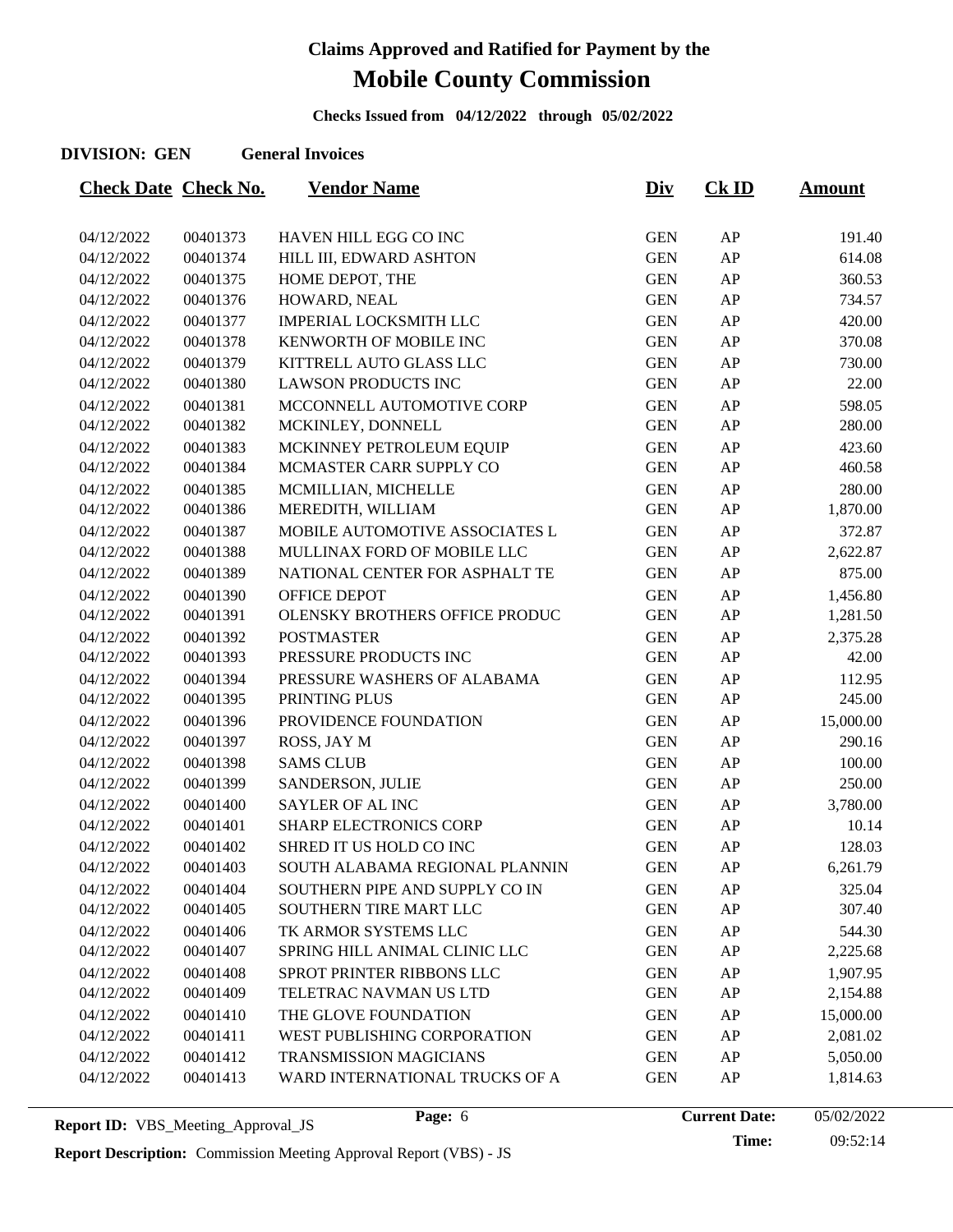**Checks Issued from 04/12/2022 through 05/02/2022**

#### **DIVISION: GEN General Invoices**

| <b>Check Date Check No.</b> |          | <u>Vendor Name</u>                   | <u>Div</u> | $CK$ ID | <u>Amount</u> |
|-----------------------------|----------|--------------------------------------|------------|---------|---------------|
|                             |          |                                      |            |         |               |
| 04/12/2022                  | 00401414 | <b>XEROX CORP</b>                    | <b>GEN</b> | AP      | 1,948.93      |
| 04/15/2022                  | 00401415 | A T AND T MOBILITY                   | <b>GEN</b> | AP      | 5,616.76      |
| 04/15/2022                  | 00401416 | ALABAMA COOPERATIVE EXTENSION        | <b>GEN</b> | AP      | 5,300.00      |
| 04/15/2022                  | 00401417 | ALABAMA DEPT OF REVENUE              | <b>GEN</b> | AP      | 58.37         |
| 04/15/2022                  | 00401418 | ALABAMA LAW ENFORCEMENT AGENCY       | <b>GEN</b> | AP      | 14,250.00     |
| 04/15/2022                  | 00401419 | ALABAMA MEDIA GROUP                  | <b>GEN</b> | AP      | 779.50        |
| 04/15/2022                  | 00401420 | <b>ALABAMA MEDIA GROUP</b>           | <b>GEN</b> | AP      | 266.40        |
| 04/15/2022                  | 00401421 | ALABAMA MEDIA GROUP                  | <b>GEN</b> | AP      | 200.75        |
| 04/15/2022                  | 00401422 | <b>ALABAMA POWER CO</b>              | <b>GEN</b> | AP      | 7,771.33      |
| 04/15/2022                  | 00401423 | <b>ALABAMA POWER CO</b>              | <b>GEN</b> | AP      | 302.98        |
| 04/15/2022                  | 00401424 | <b>ALABAMA POWER CO</b>              | <b>GEN</b> | AP      | 328.37        |
| 04/15/2022                  | 00401425 | <b>ALABAMA POWER CO</b>              | <b>GEN</b> | AP      | 466.39        |
| 04/15/2022                  | 00401426 | <b>ALABAMA POWER CO</b>              | <b>GEN</b> | AP      | 1,274.64      |
| 04/15/2022                  | 00401427 | <b>ALABAMA POWER CO</b>              | <b>GEN</b> | AP      | 1,722.27      |
| 04/15/2022                  | 00401428 | <b>ALABAMA POWER CO</b>              | <b>GEN</b> | AP      | 2,354.42      |
| 04/15/2022                  | 00401429 | <b>ALABAMA POWER CO</b>              | <b>GEN</b> | AP      | 27.34         |
| 04/15/2022                  | 00401430 | <b>ALABAMA POWER CO</b>              | <b>GEN</b> | AP      | 1,477.30      |
| 04/15/2022                  | 00401431 | <b>ALABAMA POWER CO</b>              | <b>GEN</b> | AP      | 162.51        |
| 04/15/2022                  | 00401432 | <b>ALABAMA POWER CO</b>              | <b>GEN</b> | AP      | 371.34        |
| 04/15/2022                  | 00401433 | <b>ALABAMA POWER CO</b>              | <b>GEN</b> | AP      | 227.06        |
| 04/15/2022                  | 00401434 | <b>ALABAMA POWER CO</b>              | <b>GEN</b> | AP      | 41.72         |
| 04/15/2022                  | 00401435 | <b>ALABAMA POWER CO</b>              | <b>GEN</b> | AP      | 48.14         |
| 04/15/2022                  | 00401436 | <b>ALABAMA POWER CO</b>              | <b>GEN</b> | AP      | 34.34         |
| 04/15/2022                  | 00401437 | <b>ALABAMA POWER CO</b>              | <b>GEN</b> | AP      | 70.94         |
| 04/15/2022                  | 00401438 | <b>ALABAMA POWER CO</b>              | <b>GEN</b> | AP      | 157.70        |
| 04/15/2022                  | 00401439 | <b>ALABAMA POWER CO</b>              | <b>GEN</b> | AP      | 252.02        |
| 04/15/2022                  | 00401440 | <b>ALACOURT COM</b>                  | <b>GEN</b> | AP      | 92.00         |
| 04/15/2022                  | 00401441 | <b>ALACOURT COM</b>                  | <b>GEN</b> | AP      | 183.50        |
| 04/15/2022                  | 00401442 | <b>ALACOURT COM</b>                  | <b>GEN</b> | AP      | 142.00        |
| 04/15/2022                  | 00401443 | ALUMNI AND FRIENDS OF SEMMES S       | <b>GEN</b> | AP      | 500.00        |
| 04/15/2022                  | 00401444 | <b>AT AND T</b>                      | <b>GEN</b> | AP      | 260.97        |
| 04/15/2022                  | 00401445 | <b>AT AND T</b>                      | <b>GEN</b> | AP      | 1,090.70      |
| 04/15/2022                  | 00401446 | <b>AT AND T</b>                      | <b>GEN</b> | AP      | 112.85        |
| 04/15/2022                  | 00401447 | <b>AT AND T</b>                      | <b>GEN</b> | AP      | 963.92        |
| 04/15/2022                  | 00401448 | <b>AUTONATION</b>                    | <b>GEN</b> | AP      | 477.60        |
| 04/15/2022                  | 00401449 | <b>AXTELL'S INC</b>                  | <b>GEN</b> | AP      | 35,477.17     |
| 04/15/2022                  | 00401450 | <b>BAMA PEST CONTROL</b>             | <b>GEN</b> | AP      | 10.00         |
| 04/15/2022                  | 00401451 | <b>BISHOP, JIMME</b>                 | <b>GEN</b> | AP      | 280.00        |
| 04/15/2022                  | 00401452 | BLANKENSHIPS UNIVERSAL SUPPLY        | <b>GEN</b> | AP      | 71.04         |
| 04/15/2022                  | 00401453 | <b>BOARD OF SCHOOL COMMISSIONERS</b> | <b>GEN</b> | AP      | 190,457.65    |
| 04/15/2022                  | 00401454 | BORDEN DAIRY COMPANY                 | <b>GEN</b> | AP      | 387.20        |
|                             |          |                                      |            |         |               |

**Report ID:** VBS\_Meeting\_Approval\_JS **Page:** 7 **Page:** 7 **Current Date: Report Description:** Commission Meeting Approval Report (VBS) - JS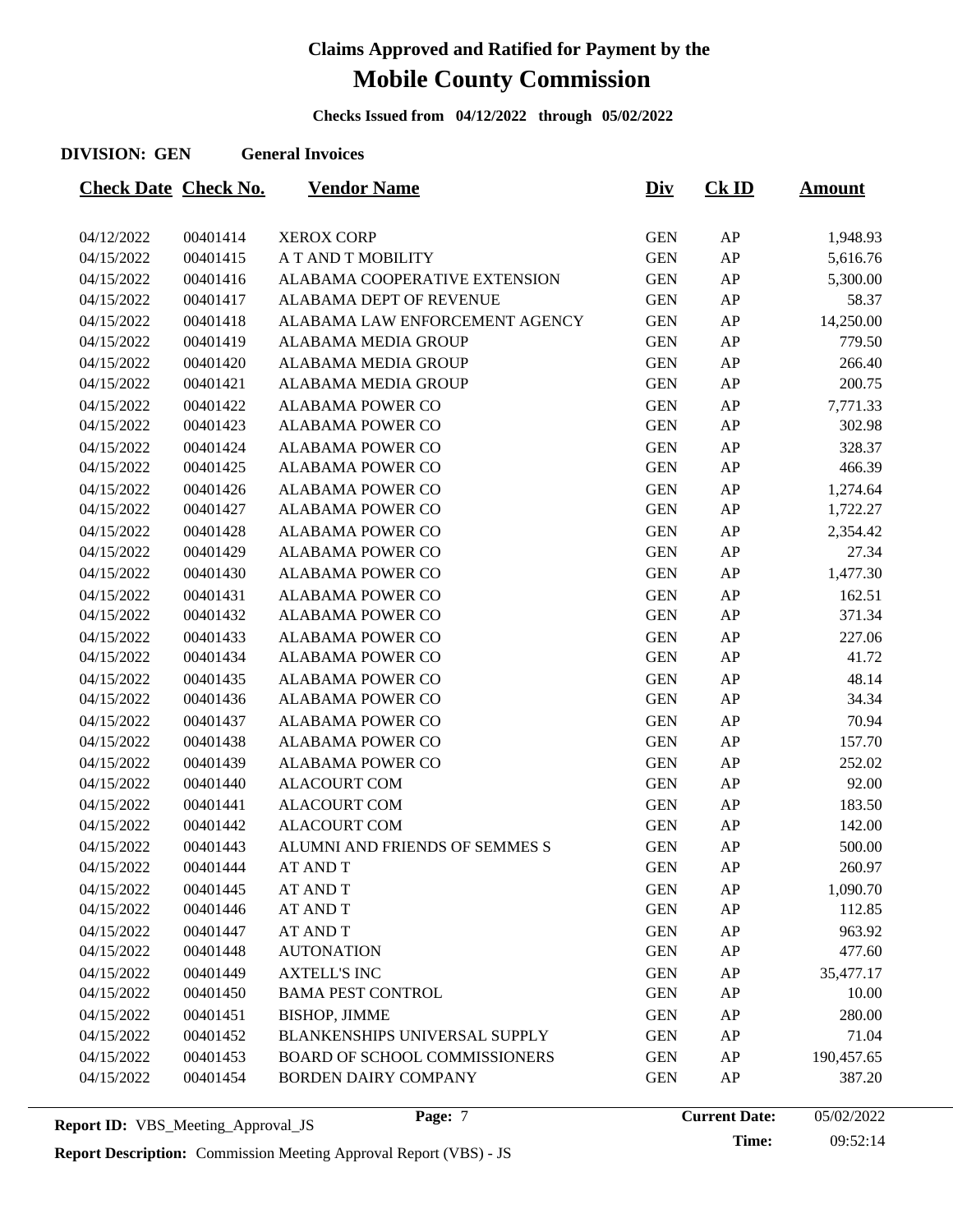**Checks Issued from 04/12/2022 through 05/02/2022**

#### **DIVISION: GEN General Invoices**

| <b>Check Date Check No.</b> |          | <b>Vendor Name</b>                    | <u>Div</u> | CKID | <u>Amount</u> |
|-----------------------------|----------|---------------------------------------|------------|------|---------------|
|                             |          |                                       |            |      |               |
| 04/15/2022                  | 00401455 | BRIGHT BEGINNINGS ACADEMY INC         | <b>GEN</b> | AP   | 100.00        |
| 04/15/2022                  | 00401456 | <b>BWI COMPANIES INC</b>              | <b>GEN</b> | AP   | 284.55        |
| 04/15/2022                  | 00401457 | <b>CAMPER CITY</b>                    | <b>GEN</b> | AP   | 224.00        |
| 04/15/2022                  | 00401458 | CECIL, CHRISTOPHER                    | <b>GEN</b> | AP   | 142.35        |
| 04/15/2022                  | 00401459 | <b>CENTURYLINK</b>                    | <b>GEN</b> | AP   | 156.78        |
| 04/15/2022                  | 00401460 | CHILD ADVOCACY CENTER                 | <b>GEN</b> | AP   | 11,161.25     |
| 04/15/2022                  | 00401461 | CITY ELECTRIC SUPPLY                  | <b>GEN</b> | AP   | 689.73        |
| 04/15/2022                  | 00401462 | CONSTRUCTION SOLUTIONS INC            | <b>GEN</b> | AP   | 1,702.00      |
| 04/15/2022                  | 00401463 | COVINGTON AND SONS LLC                | <b>GEN</b> | AP   | 455.00        |
| 04/15/2022                  | 00401464 | <b>CPC SOFTWARE SOLUTIONS</b>         | <b>GEN</b> | AP   | 214.20        |
| 04/15/2022                  | 00401465 | <b>CUSTOM DESIGNS</b>                 | <b>GEN</b> | AP   | 420.00        |
| 04/15/2022                  | 00401466 | DADE PAPER AND BAG CO                 | <b>GEN</b> | AP   | 362.40        |
| 04/15/2022                  | 00401467 | DAVIS, MIRIAN                         | <b>GEN</b> | AP   | 250.00        |
| 04/15/2022                  | 00401468 | <b>DAVISON FUELS INC</b>              | <b>GEN</b> | AP   | 9,584.51      |
| 04/15/2022                  | 00401469 | <b>DISH</b>                           | <b>GEN</b> | AP   | 125.08        |
| 04/15/2022                  | 00401470 | <b>DISH</b>                           | <b>GEN</b> | AP   | 135.08        |
| 04/15/2022                  | 00401471 | DOGVACCINE4LESS.COM                   | <b>GEN</b> | AP   | 2,026.68      |
| 04/15/2022                  | 00401472 | DONOHOO CHEVY                         | <b>GEN</b> | AP   | 91,440.80     |
| 04/15/2022                  | 00401473 | ERVIN, LORETTA                        | <b>GEN</b> | AP   | 32.21         |
| 04/15/2022                  | 00401474 | FEDERAL EXPRESS CORP                  | <b>GEN</b> | AP   | 33.01         |
| 04/15/2022                  | 00401475 | FERGUSON ENTERPRISES INC              | <b>GEN</b> | AP   | 722.91        |
| 04/15/2022                  | 00401476 | <b>GENERAL FUND</b>                   | <b>GEN</b> | AP   | 3,724.76      |
| 04/15/2022                  | 00401477 | <b>GENERAL FUND</b>                   | <b>GEN</b> | AP   | 13,000.00     |
| 04/15/2022                  | 00401478 | <b>EMPLOYMENT SCREENING SERVICES</b>  | <b>GEN</b> | AP   | 41.00         |
| 04/15/2022                  | 00401479 | <b>GMIS INTERNATIONAL</b>             | <b>GEN</b> | AP   | 100.00        |
| 04/15/2022                  | 00401480 | <b>GOVERNMENT FINANCE OFFICERS AS</b> | <b>GEN</b> | AP   | 100.00        |
| 04/15/2022                  | 00401481 | <b>BODIE-STEWART, ASHLEY</b>          | <b>GEN</b> | AP   | 600.49        |
| 04/15/2022                  | 00401482 | HOME DEPOT, THE                       | <b>GEN</b> | AP   | 72.28         |
| 04/15/2022                  | 00401483 | HUGHES PLUMBING AND UTILITY CO        | <b>GEN</b> | AP   | 145,230.00    |
| 04/15/2022                  | 00401484 | IDA MOBILE CO ECONOMIC DEV FUN        | <b>GEN</b> | AP   | 79,163.17     |
| 04/15/2022                  | 00401485 | INTERNATIONAL ASSOCIATION OF A        | <b>GEN</b> | AP   | 168.75        |
| 04/15/2022                  | 00401486 | <b>IRBY OVERTON VETERINARY HOSPIT</b> | <b>GEN</b> | AP   | 2,500.00      |
| 04/15/2022                  | 00401487 | CHRISTIAN, JOHN L                     | <b>GEN</b> | AP   | 325.00        |
| 04/15/2022                  | 00401488 | JOHN G WALTON CONSTRUCTION CO         | <b>GEN</b> | AP   | 488,330.87    |
| 04/15/2022                  | 00401489 | JOHNSON CONTROLS FIRE PROTECTI        | <b>GEN</b> | AP   | 520.00        |
| 04/15/2022                  | 00401490 | KENWORTH OF MOBILE INC                | <b>GEN</b> | AP   | 220.26        |
| 04/15/2022                  | 00401491 | <b>LYONS LAW FIRM</b>                 | <b>GEN</b> | AP   | 4,167.00      |
| 04/15/2022                  | 00401492 | MCCONNELL AUTOMOTIVE CORP             | <b>GEN</b> | AP   | 842.48        |
| 04/15/2022                  | 00401493 | MCCRORY AND WILLIAMS                  | <b>GEN</b> | AP   | 9,844.90      |
| 04/15/2022                  | 00401494 | MELTON, JACQUELYN                     | <b>GEN</b> | AP   | 255.33        |
| 04/15/2022                  | 00401495 | MOBILE AUTOMOTIVE ASSOCIATES L        | <b>GEN</b> | AP   | 89.62         |
|                             |          |                                       |            |      |               |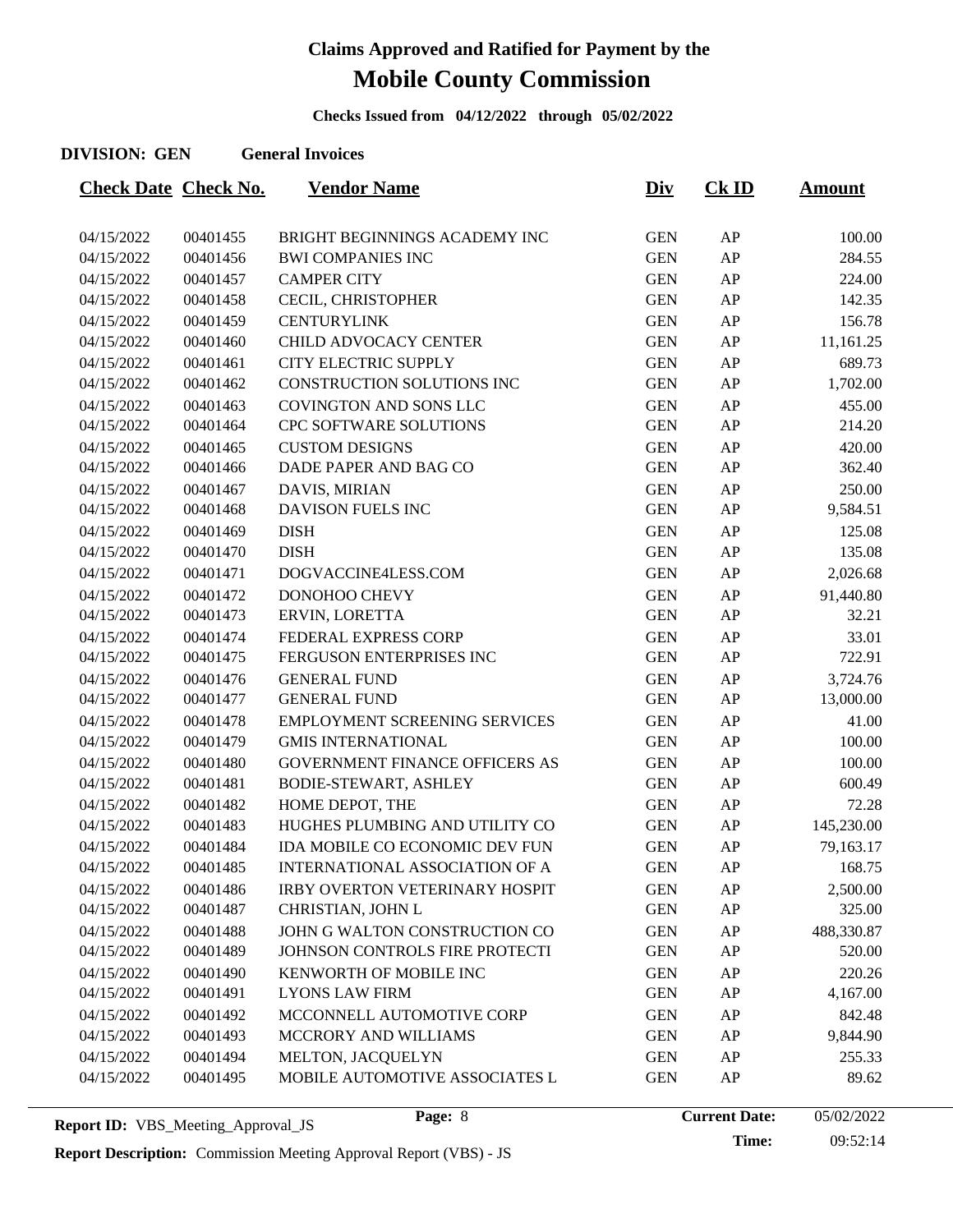**Checks Issued from 04/12/2022 through 05/02/2022**

#### **DIVISION: GEN General Invoices**

| <b>Check Date Check No.</b> |          | <u>Vendor Name</u>             | <u>Div</u> | $CK$ ID | <u>Amount</u> |
|-----------------------------|----------|--------------------------------|------------|---------|---------------|
|                             |          |                                |            |         |               |
| 04/15/2022                  | 00401496 | MOBILE BAR ASSOCIATION         | <b>GEN</b> | AP      | 18.00         |
| 04/15/2022                  | 00401497 | MOBILE CO SHERIFFS FLOTILLA IN | <b>GEN</b> | AP      | 5,685.00      |
| 04/15/2022                  | 00401498 | MONTGOMERY ADVERTISER          | <b>GEN</b> | AP      | 558.60        |
| 04/15/2022                  | 00401499 | MULLINAX FORD OF MOBILE LLC    | <b>GEN</b> | AP      | 6,213.41      |
| 04/15/2022                  | 00401500 | NEWMANS MEDICAL SERVICES INC   | <b>GEN</b> | AP      | 5,800.00      |
| 04/15/2022                  | 00401501 | OFFICE DEPOT                   | <b>GEN</b> | AP      | 2,588.38      |
| 04/15/2022                  | 00401502 | OLENSKY BROTHERS OFFICE PRODUC | <b>GEN</b> | AP      | 2,380.86      |
| 04/15/2022                  | 00401503 | PERDIDO BEACH RESORT           | <b>GEN</b> | AP      | 2,481.48      |
| 04/15/2022                  | 00401504 | PROLOGIC ITS LLC               | <b>GEN</b> | AP      | 1,522.60      |
| 04/15/2022                  | 00401505 | <b>REGIONS BANK</b>            | <b>GEN</b> | AP      | 431.38        |
| 04/15/2022                  | 00401506 | <b>RICOH USA INC</b>           | <b>GEN</b> | AP      | 1,940.00      |
| 04/15/2022                  | 00401507 | ROOFERS MART SOUTHEAST INC     | <b>GEN</b> | AP      | 300.00        |
| 04/15/2022                  | 00401508 | ROSTEN, PETER                  | <b>GEN</b> | AP      | 2,692.30      |
| 04/15/2022                  | 00401509 | <b>S AND O ENTERPRISES</b>     | <b>GEN</b> | AP      | 400.00        |
| 04/15/2022                  | 00401510 | <b>SERENITY GROUP</b>          | <b>GEN</b> | AP      | 5,700.00      |
| 04/15/2022                  | 00401511 | SERVPRO OF NORTH AND NORTHWEST | <b>GEN</b> | AP      | 785.05        |
| 04/15/2022                  | 00401512 | SIRCHIE FINGER PRINT LABORATOR | <b>GEN</b> | AP      | 231.12        |
| 04/15/2022                  | 00401513 | <b>SOBER CAMEL LLC</b>         | <b>GEN</b> | AP      | 81.15         |
| 04/15/2022                  | 00401514 | SOUTH ALABAMA UTILITIES        | <b>GEN</b> | AP      | 374.92        |
| 04/15/2022                  | 00401515 | SPENCERS ENTERPRISE INC        | <b>GEN</b> | AP      | 1,800.00      |
| 04/15/2022                  | 00401516 | STORK JR, GERALD W             | <b>GEN</b> | AP      | 28.83         |
| 04/15/2022                  | 00401517 | STRICKLAND PAPER CO INC        | <b>GEN</b> | AP      | 1,695.90      |
| 04/15/2022                  | 00401518 | STUBBS, RACHAEL                | <b>GEN</b> | AP      | 34.91         |
| 04/15/2022                  | 00401519 | TAX TRUST ACCOUNT              | <b>GEN</b> | AP      | 87.55         |
| 04/15/2022                  | 00401520 | THE PARTS HOUSE                | <b>GEN</b> | AP      | 644.28        |
| 04/15/2022                  | 00401521 | WEST PUBLISHING CORPORATION    | <b>GEN</b> | AP      | 1,299.98      |
| 04/15/2022                  | 00401522 | TOUCHDOWN CLEANING SERVICE INC | <b>GEN</b> | AP      | 3,120.00      |
| 04/15/2022                  | 00401523 | <b>TRANSMISSION MAGICIANS</b>  | <b>GEN</b> | AP      | 8,100.00      |
| 04/15/2022                  | 00401524 | <b>TRUIST BANK</b>             | <b>GEN</b> | AP      | 9,488.66      |
| 04/15/2022                  | 00401525 | <b>TRUIST BANK</b>             | <b>GEN</b> | AP      | 1,763.93      |
| 04/15/2022                  | 00401526 | <b>TRUIST BANK</b>             | <b>GEN</b> | AP      | 4,192.84      |
| 04/15/2022                  | 00401527 | <b>TSA INC</b>                 | <b>GEN</b> | AP      | 430.28        |
| 04/15/2022                  | 00401528 | U J CHEVROLET CO INC           | <b>GEN</b> | AP      | 53,113.00     |
| 04/15/2022                  | 00401529 | UNIVERSITY OF SOUTH ALABAMA    | <b>GEN</b> | AP      | 26,945.05     |
| 04/15/2022                  | 00401530 | US BANK NATIONAL ASSOCIATION   | <b>GEN</b> | AP      | 133,261.96    |
| 04/15/2022                  | 00401531 | US BANK NATIONAL ASSOCIATION   | <b>GEN</b> | AP      | 29,219.68     |
| 04/15/2022                  | 00401532 | <b>VERIZON WIRELESS</b>        | <b>GEN</b> | AP      | 20,925.41     |
| 04/15/2022                  | 00401533 | VICTORY HEALTH PARTNERS INC    | <b>GEN</b> | AP      | 500.00        |
| 04/15/2022                  | 00401534 | VICTORY HEALTH PARTNERS INC    | <b>GEN</b> | AP      | 5,000.00      |
| 04/15/2022                  | 00401535 | WARD INTERNATIONAL TRUCKS OF A | <b>GEN</b> | AP      | 183.48        |
| 04/15/2022                  | 00401536 | <b>WEX BANK</b>                | <b>GEN</b> | AP      | 718.34        |
|                             |          |                                |            |         |               |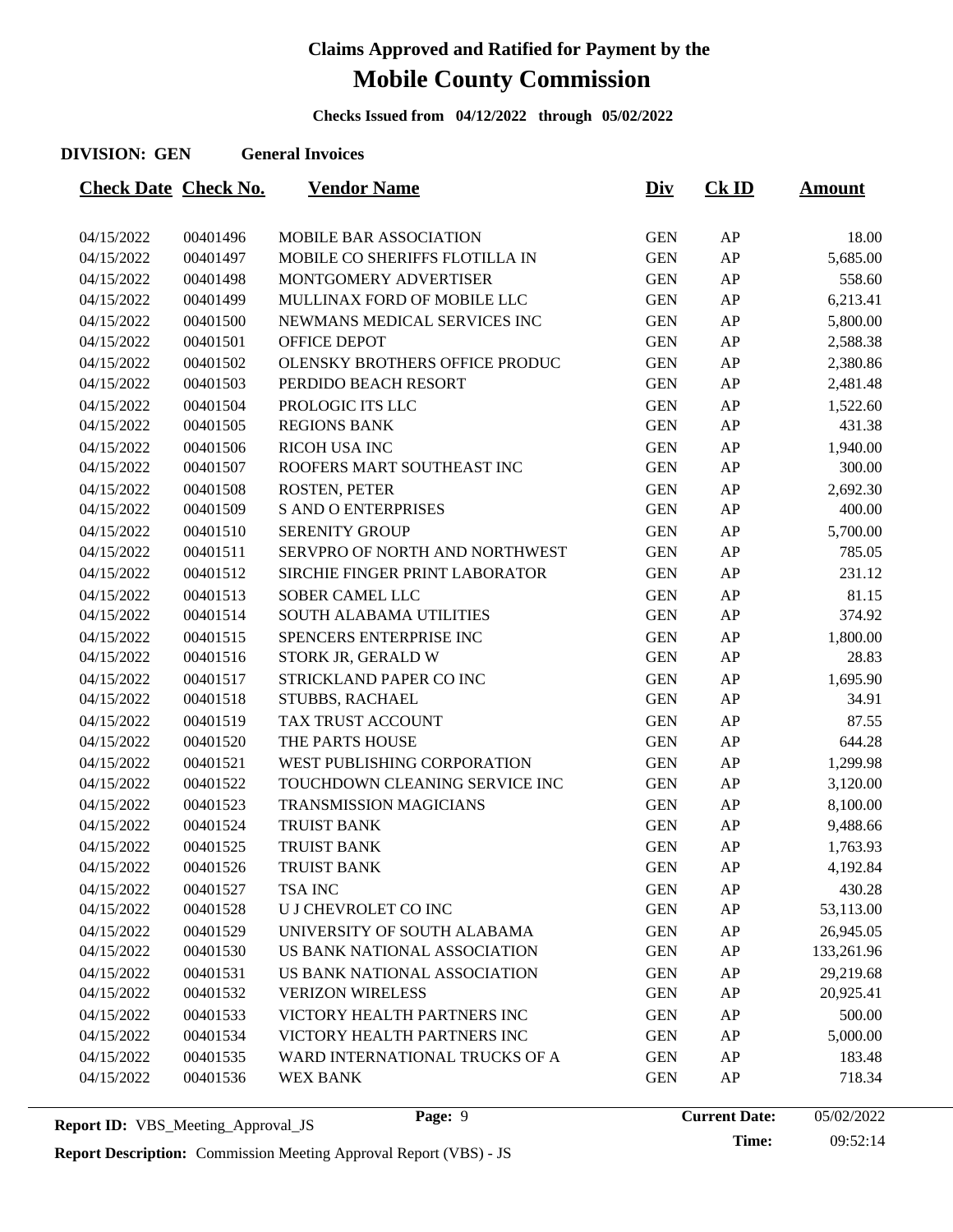**Checks Issued from 04/12/2022 through 05/02/2022**

#### **DIVISION: GEN General Invoices**

| <b>Check Date Check No.</b> |                      | <u>Vendor Name</u>                     | <u>Div</u> | $CK$ ID    | <b>Amount</b> |
|-----------------------------|----------------------|----------------------------------------|------------|------------|---------------|
|                             |                      |                                        |            |            |               |
| 04/15/2022                  | 00401537<br>00401538 | WILLIAMSON, KATIE<br><b>XEROX CORP</b> | <b>GEN</b> | ${\sf AP}$ | 294.47        |
| 04/15/2022                  |                      |                                        | <b>GEN</b> | AP         | 4,640.61      |
| 04/15/2022                  | 00401539             | ZORO                                   | <b>GEN</b> | AP         | 141.90        |
| 04/19/2022                  | 00401540             | ADAMS, TAYLOR                          | <b>GEN</b> | AP         | 1,239.00      |
| 04/19/2022                  | 00401541             | AL DEPT OF ENVIRONMENTAL MANAG         | <b>GEN</b> | AP         | 1,385.00      |
| 04/19/2022                  | 00401542             | ALABAMA COOPERATIVE EXTENSION          | <b>GEN</b> | ${\sf AP}$ | 20,415.00     |
| 04/19/2022                  | 00401543             | ALABAMA LAW ENFORCEMENT AGENCY         | <b>GEN</b> | AP         | 300.00        |
| 04/19/2022                  | 00401544             | ALABAMA MEDIA GROUP                    | <b>GEN</b> | AP         | 350.90        |
| 04/19/2022                  | 00401545             | <b>ALABAMA POWER CO</b>                | <b>GEN</b> | AP         | 16.38         |
| 04/19/2022                  | 00401546             | AT AND T LONG DISTANCE SERVICE         | <b>GEN</b> | ${\sf AP}$ | 85.63         |
| 04/19/2022                  | 00401547             | AT AND T MOBILITY II LLC               | <b>GEN</b> | AP         | 5,624.05      |
| 04/19/2022                  | 00401548             | <b>BAILEYS POOL AND PATIO</b>          | <b>GEN</b> | AP         | 773.70        |
| 04/19/2022                  | 00401549             | BEN M RADCLIFF CONTRACTOR INC          | <b>GEN</b> | ${\sf AP}$ | 1,004,134.16  |
| 04/19/2022                  | 00401550             | <b>BLOSSMAN GAS INC</b>                | <b>GEN</b> | ${\sf AP}$ | 288.00        |
| 04/19/2022                  | 00401551             | <b>BOB BARKER CO INC</b>               | <b>GEN</b> | AP         | 561.26        |
| 04/19/2022                  | 00401552             | <b>BORDEN DAIRY COMPANY</b>            | <b>GEN</b> | AP         | 645.45        |
| 04/19/2022                  | 00401553             | CAMPBELL, STACY RENEE                  | <b>GEN</b> | AP         | 495.00        |
| 04/19/2022                  | 00401554             | CENTRE FOR THE LIVING ARTS             | <b>GEN</b> | AP         | 25,000.00     |
| 04/19/2022                  | 00401555             | <b>CITY ELECTRIC SUPPLY</b>            | <b>GEN</b> | AP         | 25.00         |
| 04/19/2022                  | 00401556             | <b>CONSTRUCTION EXAM CENTER</b>        | <b>GEN</b> | AP         | 3,775.00      |
| 04/19/2022                  | 00401557             | COVINGTON AND SONS LLC                 | <b>GEN</b> | ${\sf AP}$ | 413.50        |
| 04/19/2022                  | 00401558             | <b>CRAFT TRAINING FUND</b>             | <b>GEN</b> | AP         | 935.00        |
| 04/19/2022                  | 00401559             | DADE PAPER AND BAG CO                  | <b>GEN</b> | AP         | 399.38        |
| 04/19/2022                  | 00401560             | DAUPHIN ISLAND SEA LAB                 | <b>GEN</b> | AP         | 12,500.00     |
| 04/19/2022                  | 00401561             | DAUPHIN ISLAND WATER SEWER AND         | <b>GEN</b> | AP         | 22.54         |
| 04/19/2022                  | 00401562             | DEEP SOUTH EQUIPMENT COMPANY           | <b>GEN</b> | ${\sf AP}$ | 2,307.55      |
| 04/19/2022                  | 00401563             | <b>J2 CLOUD SERVICES LLC</b>           | <b>GEN</b> | ${\sf AP}$ | 29.99         |
| 04/19/2022                  | 00401564             | ELECTRONIC SUPPLY CO                   | <b>GEN</b> | AP         | 809.74        |
| 04/19/2022                  | 00401565             | <b>EVANS</b>                           | <b>GEN</b> | ${\sf AP}$ | 537.60        |
| 04/19/2022                  | 00401566             | FAIRFIELD CHAIR COMPANY                | <b>GEN</b> | AP         | 2,975.55      |
| 04/19/2022                  | 00401567             | FERGUSON ENTERPRISES INC               | <b>GEN</b> | AP         | 127.96        |
| 04/19/2022                  | 00401568             | <b>GAILLARD BUILDERS INC</b>           | <b>GEN</b> | AP         | 56,298.90     |
| 04/19/2022                  | 00401569             | <b>GALLS LLC</b>                       | <b>GEN</b> | ${\sf AP}$ | 88.00         |
| 04/19/2022                  | 00401570             | GULF COAST TRUCK AND EQUIPMENT         | <b>GEN</b> | AP         | 64.83         |
| 04/19/2022                  | 00401571             | HAVEN HILL EGG CO INC                  | <b>GEN</b> | AP         | 95.70         |
| 04/19/2022                  | 00401572             | HOME DEPOT, THE                        | <b>GEN</b> | AP         | 114.02        |
| 04/19/2022                  | 00401573             | HUDSON, CONNIE                         | <b>GEN</b> | ${\sf AP}$ | 417.48        |
| 04/19/2022                  | 00401574             | HUNTER SECURITY INC                    | <b>GEN</b> | AP         | 140.00        |
| 04/19/2022                  | 00401575             | <b>ICS</b>                             | <b>GEN</b> | AP         | 8,347.50      |
| 04/19/2022                  | 00401576             | <b>IRBY OVERTON VETERINARY HOSPIT</b>  | <b>GEN</b> | AP         | 6,494.82      |
| 04/19/2022                  | 00401577             | JOE BULLARD CHEVROLET INC              | <b>GEN</b> | ${\sf AP}$ | 320.94        |
|                             |                      |                                        |            |            |               |

**Report Description:** Commission Meeting Approval Report (VBS) - JS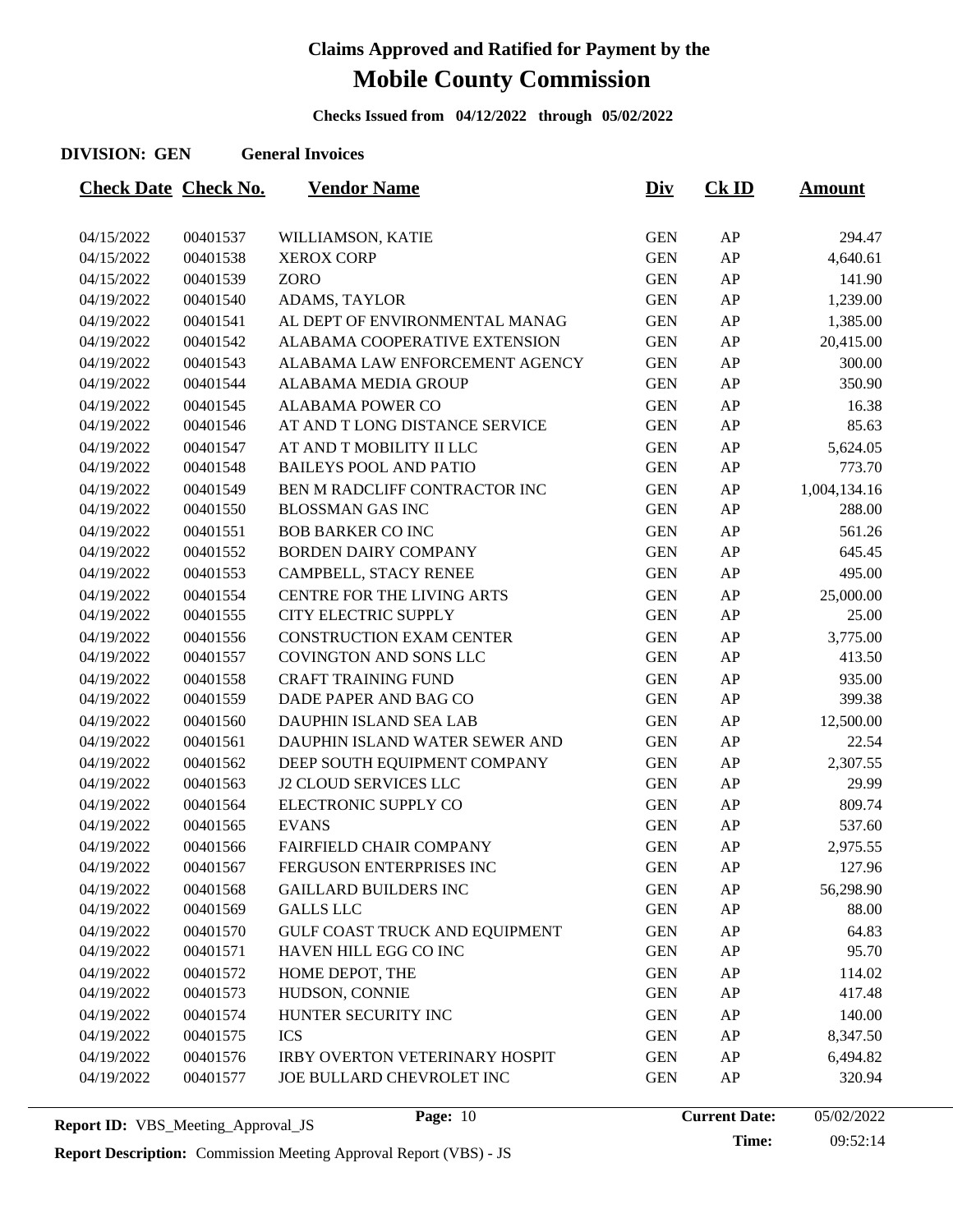**Checks Issued from 04/12/2022 through 05/02/2022**

#### **DIVISION: GEN General Invoices**

| <b>Check Date Check No.</b> |          | <b>Vendor Name</b>                    | <u>Div</u> | $CK$ ID    | <u>Amount</u> |
|-----------------------------|----------|---------------------------------------|------------|------------|---------------|
|                             |          |                                       |            |            |               |
| 04/19/2022                  | 00401578 | JOHN G WALTON CONSTRUCTION CO         | <b>GEN</b> | AP         | 286,357.30    |
| 04/19/2022                  | 00401579 | KENWORTH OF MOBILE INC                | <b>GEN</b> | AP         | 1,052.96      |
| 04/19/2022                  | 00401580 | KIM, BEN                              | <b>GEN</b> | AP         | 81.55         |
| 04/19/2022                  | 00401581 | L A CONSTRUCTION & FABRICATION        | <b>GEN</b> | ${\sf AP}$ | 2,100.00      |
| 04/19/2022                  | 00401582 | MOBILE AREA WATER AND SEWER SY        | <b>GEN</b> | AP         | 1,628.56      |
| 04/19/2022                  | 00401583 | MOBILE AREA WATER AND SEWER SY        | <b>GEN</b> | AP         | 50.95         |
| 04/19/2022                  | 00401584 | MOBILE AREA WATER AND SEWER SY        | <b>GEN</b> | AP         | 32.76         |
| 04/19/2022                  | 00401585 | MOBILE AREA WATER AND SEWER SY        | <b>GEN</b> | ${\sf AP}$ | 37.19         |
| 04/19/2022                  | 00401586 | MOBILE AREA WATER AND SEWER SY        | <b>GEN</b> | AP         | 103.65        |
| 04/19/2022                  | 00401587 | MOBILE AREA WATER AND SEWER SY        | <b>GEN</b> | AP         | 37.19         |
| 04/19/2022                  | 00401588 | MOBILE AREA WATER AND SEWER SY        | <b>GEN</b> | AP         | 37.19         |
| 04/19/2022                  | 00401589 | MOBILE AREA WATER AND SEWER SY        | <b>GEN</b> | ${\sf AP}$ | 37.19         |
| 04/19/2022                  | 00401590 | MOBILE AREA WATER AND SEWER SY        | <b>GEN</b> | AP         | 382.67        |
| 04/19/2022                  | 00401591 | MOBILE AREA WATER AND SEWER SY        | <b>GEN</b> | AP         | 135.14        |
| 04/19/2022                  | 00401592 | <b>MOBILE AREA WATER AND SEWER SY</b> | <b>GEN</b> | AP         | 416.61        |
| 04/19/2022                  | 00401593 | <b>MOBILE AREA WATER AND SEWER SY</b> | <b>GEN</b> | AP         | 53.18         |
| 04/19/2022                  | 00401594 | MOBILE AREA WATER AND SEWER SY        | <b>GEN</b> | AP         | 874.01        |
| 04/19/2022                  | 00401595 | MOBILE AREA WATER AND SEWER SY        | <b>GEN</b> | ${\sf AP}$ | 2,999.33      |
| 04/19/2022                  | 00401596 | MOBILE AREA WATER AND SEWER SY        | <b>GEN</b> | AP         | 534.11        |
| 04/19/2022                  | 00401597 | MOBILE AREA WATER AND SEWER SY        | <b>GEN</b> | AP         | 854.23        |
| 04/19/2022                  | 00401598 | MOBILE CO PERSONNEL BOARD             | <b>GEN</b> | AP         | 253,099.09    |
| 04/19/2022                  | 00401599 | MULLINAX FORD OF MOBILE LLC           | <b>GEN</b> | ${\sf AP}$ | 293.46        |
| 04/19/2022                  | 00401600 | OFFICE DEPOT                          | <b>GEN</b> | AP         | 812.64        |
| 04/19/2022                  | 00401601 | PACER SERVICE CENTER                  | <b>GEN</b> | AP         | 181.20        |
| 04/19/2022                  | 00401602 | PRO LEGAL COPIES                      | <b>GEN</b> | AP         | 16.77         |
| 04/19/2022                  | 00401603 | PROLOGIC ITS LLC                      | <b>GEN</b> | AP         | 497.41        |
| 04/19/2022                  | 00401604 | ROSENTHAL AND ROSENTHAL INC           | <b>GEN</b> | AP         | 2,688.75      |
| 04/19/2022                  | 00401605 | <b>SATSUMA WATER AND SEWER</b>        | <b>GEN</b> | AP         | 1,125.00      |
| 04/19/2022                  | 00401606 | SESSIONS JR, WILLIAM O                | <b>GEN</b> | AP         | 117.35        |
| 04/19/2022                  | 00401607 | <b>SHARP ELECTRONICS CORP</b>         | <b>GEN</b> | AP         | 6,091.30      |
| 04/19/2022                  | 00401608 | <b>SHERIFFS FUND</b>                  | <b>GEN</b> | AP         | 13,664.28     |
| 04/19/2022                  | 00401609 | SICKLE CELL DISEASE ASSN OF AM        | <b>GEN</b> | AP         | 7,500.00      |
| 04/19/2022                  | 00401610 | SOUTHERN TIRE MART LLC                | <b>GEN</b> | AP         | 2,310.20      |
| 04/19/2022                  | 00401611 | STAR SERVICE INC OF MOBILE            | <b>GEN</b> | AP         | 33,875.00     |
| 04/19/2022                  | 00401612 | STIVERS FORD LINCOLN MAZDA            | <b>GEN</b> | AP         | 679,183.00    |
| 04/19/2022                  | 00401613 | STRATUS AUDIO INC                     | <b>GEN</b> | AP         | 50.00         |
| 04/19/2022                  | 00401614 | STRICKLAND PAPER CO INC               | <b>GEN</b> | AP         | 279.65        |
| 04/19/2022                  | 00401615 | THOMAS INDUSTRIES INC                 | <b>GEN</b> | AP         | 26,125.00     |
| 04/19/2022                  | 00401616 | WEST PUBLISHING CORPORATION           | <b>GEN</b> | AP         | 1,835.31      |
| 04/19/2022                  | 00401617 | TRANE USA INC                         | <b>GEN</b> | AP         | 777.10        |
| 04/19/2022                  | 00401618 | <b>UNITED RENTALS</b>                 | <b>GEN</b> | AP         | 3,518.27      |
|                             |          |                                       |            |            |               |

**Time:** 09:52:14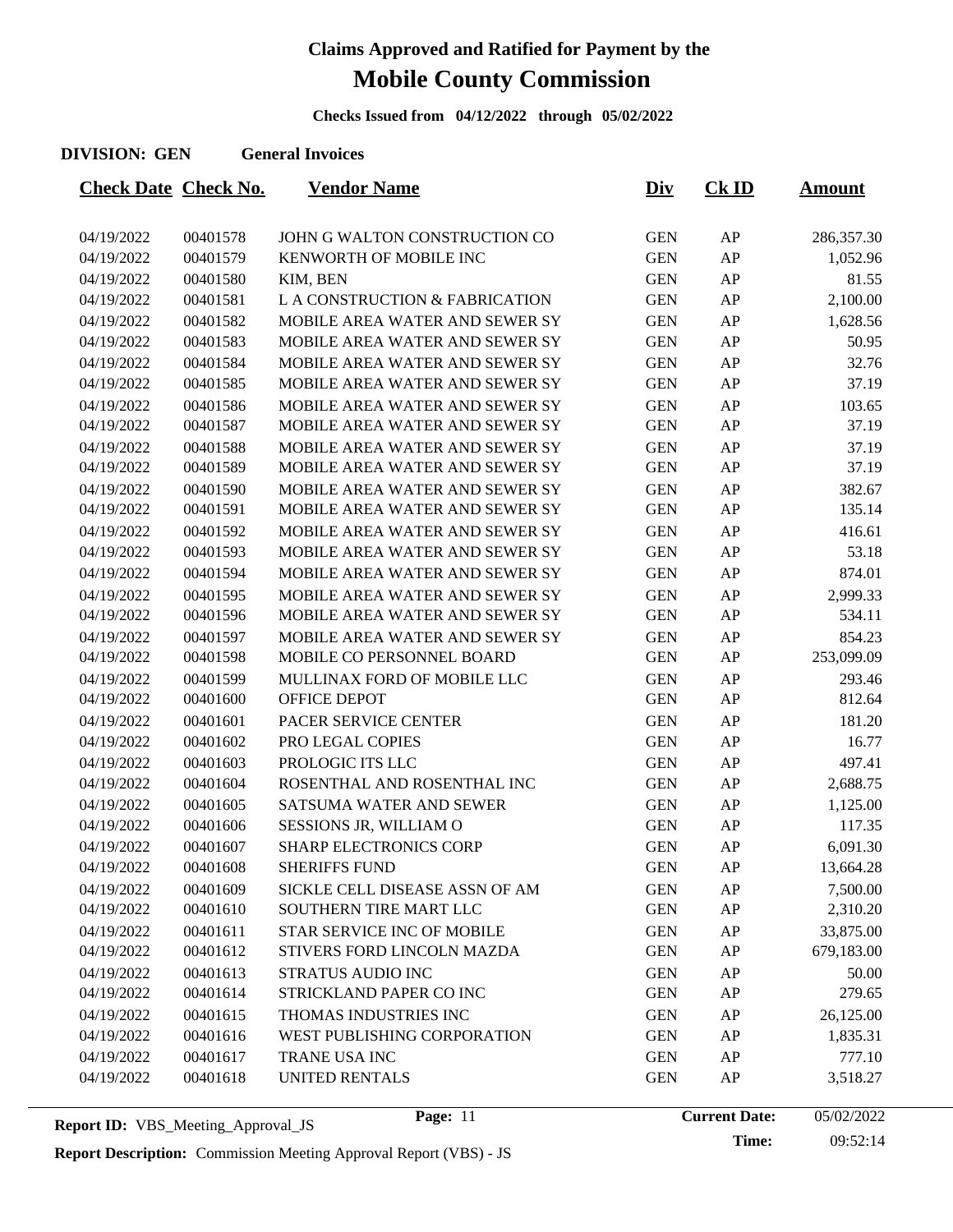**Checks Issued from 04/12/2022 through 05/02/2022**

#### **DIVISION: GEN General Invoices**

| <b>Check Date Check No.</b> |          | <b>Vendor Name</b>                    | <u>Div</u> | $CK$ ID | <u>Amount</u> |
|-----------------------------|----------|---------------------------------------|------------|---------|---------------|
|                             |          |                                       |            |         |               |
| 04/19/2022                  | 00401619 | WASTE MANAGEMENT INC                  | <b>GEN</b> | AP      | 487.57        |
| 04/19/2022                  | 00401620 | WITTMANN, JOEL BRADLEY                | <b>GEN</b> | AP      | 479.00        |
| 04/19/2022                  | 00401621 | <b>XEROX CORP</b>                     | <b>GEN</b> | AP      | 5,135.44      |
| 04/22/2022                  | 00401631 | ACE AUTO TINTING INC                  | <b>GEN</b> | AP      | 1,200.00      |
| 04/22/2022                  | 00401632 | AIDS ALABAMA SOUTH LLC                | <b>GEN</b> | AP      | 8,750.00      |
| 04/22/2022                  | 00401633 | <b>AIRGAS USA LLC</b>                 | <b>GEN</b> | AP      | 75.24         |
| 04/22/2022                  | 00401634 | AL TRANS SERVICE INC                  | <b>GEN</b> | AP      | 7,077.02      |
| 04/22/2022                  | 00401635 | AMERICAN FOODS INC                    | <b>GEN</b> | AP      | 2,569.20      |
| 04/22/2022                  | 00401636 | <b>AT AND T</b>                       | <b>GEN</b> | AP      | 131.05        |
| 04/22/2022                  | 00401637 | AT AND T LONG DISTANCE SERVICE        | <b>GEN</b> | AP      | 387.15        |
| 04/22/2022                  | 00401638 | AVERY, MICHAEL T                      | <b>GEN</b> | AP      | 68.91         |
| 04/22/2022                  | 00401639 | <b>AXON ENTERPRISE INC</b>            | <b>GEN</b> | AP      | 20,146.50     |
| 04/22/2022                  | 00401640 | <b>B AND H PHOTO VIDEO</b>            | <b>GEN</b> | AP      | 672.64        |
| 04/22/2022                  | 00401641 | <b>BAUER, GORDON</b>                  | <b>GEN</b> | AP      | 21.53         |
| 04/22/2022                  | 00401642 | BAYOU FASTENERS AND SUPPLY INC        | <b>GEN</b> | AP      | 330.72        |
| 04/22/2022                  | 00401643 | <b>BAYSIDE RUBBER AND PRODUCTS IN</b> | <b>GEN</b> | AP      | 257.68        |
| 04/22/2022                  | 00401644 | <b>BOARD OF SCHOOL COMMISSIONERS</b>  | <b>GEN</b> | AP      | 11,338.90     |
| 04/22/2022                  | 00401645 | <b>BROADUS, MELISSA</b>               | <b>GEN</b> | AP      | 37.02         |
| 04/22/2022                  | 00401646 | <b>CALL NEWS</b>                      | <b>GEN</b> | AP      | 40.00         |
| 04/22/2022                  | 00401647 | <b>CALLYO</b>                         | <b>GEN</b> | AP      | 2,880.00      |
| 04/22/2022                  | 00401648 | <b>CENTURYLINK</b>                    | <b>GEN</b> | AP      | 141.79        |
| 04/22/2022                  | 00401649 | CITY OF CHICKASAW BOARD OF EDU        | <b>GEN</b> | AP      | 301.75        |
| 04/22/2022                  | 00401650 | <b>CITY OF CITRONELLE</b>             | <b>GEN</b> | AP      | 900.00        |
| 04/22/2022                  | 00401651 | <b>CNA SURETY</b>                     | <b>GEN</b> | AP      | 50.00         |
| 04/22/2022                  | 00401652 | COLVILLE, KEVIN                       | <b>GEN</b> | AP      | 92.38         |
| 04/22/2022                  | 00401653 | <b>COMCAST CABLE</b>                  | <b>GEN</b> | AP      | 6.32          |
| 04/22/2022                  | 00401654 | <b>COMCAST CABLE</b>                  | <b>GEN</b> | AP      | 31.50         |
| 04/22/2022                  | 00401655 | <b>COMCAST CABLE</b>                  | <b>GEN</b> | AP      | 582.68        |
| 04/22/2022                  | 00401656 | SALISBURY, DEBORAH L                  | <b>GEN</b> | AP      | 2,987.50      |
| 04/22/2022                  | 00401657 | CPC SOFTWARE SOLUTIONS                | <b>GEN</b> | AP      | 214.20        |
| 04/22/2022                  | 00401658 | CPC SOFTWARE SOLUTIONS                | <b>GEN</b> | AP      | 91.06         |
| 04/22/2022                  | 00401659 | DADE PAPER AND BAG CO                 | <b>GEN</b> | AP      | 297.41        |
| 04/22/2022                  | 00401660 | DAVIS JR, M DONALD                    | <b>GEN</b> | AP      | 550.64        |
| 04/22/2022                  | 00401661 | DEPT OF MENTAL HEALTH AND MENT        | <b>GEN</b> | AP      | 22,553.50     |
| 04/22/2022                  | 00401662 | <b>DISH</b>                           | <b>GEN</b> | AP      | 87.38         |
| 04/22/2022                  | 00401663 | <b>DISH</b>                           | <b>GEN</b> | AP      | 79.61         |
| 04/22/2022                  | 00401664 | ELECTION SYSTEMS AND SOFTWARE         | <b>GEN</b> | AP      | 1,465.11      |
| 04/22/2022                  | 00401665 | <b>EMPIRE TRUCK SALES INC</b>         | <b>GEN</b> | AP      | 280.38        |
| 04/22/2022                  | 00401666 | ENGLISH COLOR AND SUPPLY INC          | <b>GEN</b> | AP      | 1,268.50      |
| 04/22/2022                  | 00401667 | ERWIN ESQ, MARK C                     | <b>GEN</b> | AP      | 285.73        |
| 04/22/2022                  | 00401668 | FEDERAL EXPRESS CORP                  | <b>GEN</b> | AP      | 60.75         |
|                             |          |                                       |            |         |               |

**Time:** 09:52:14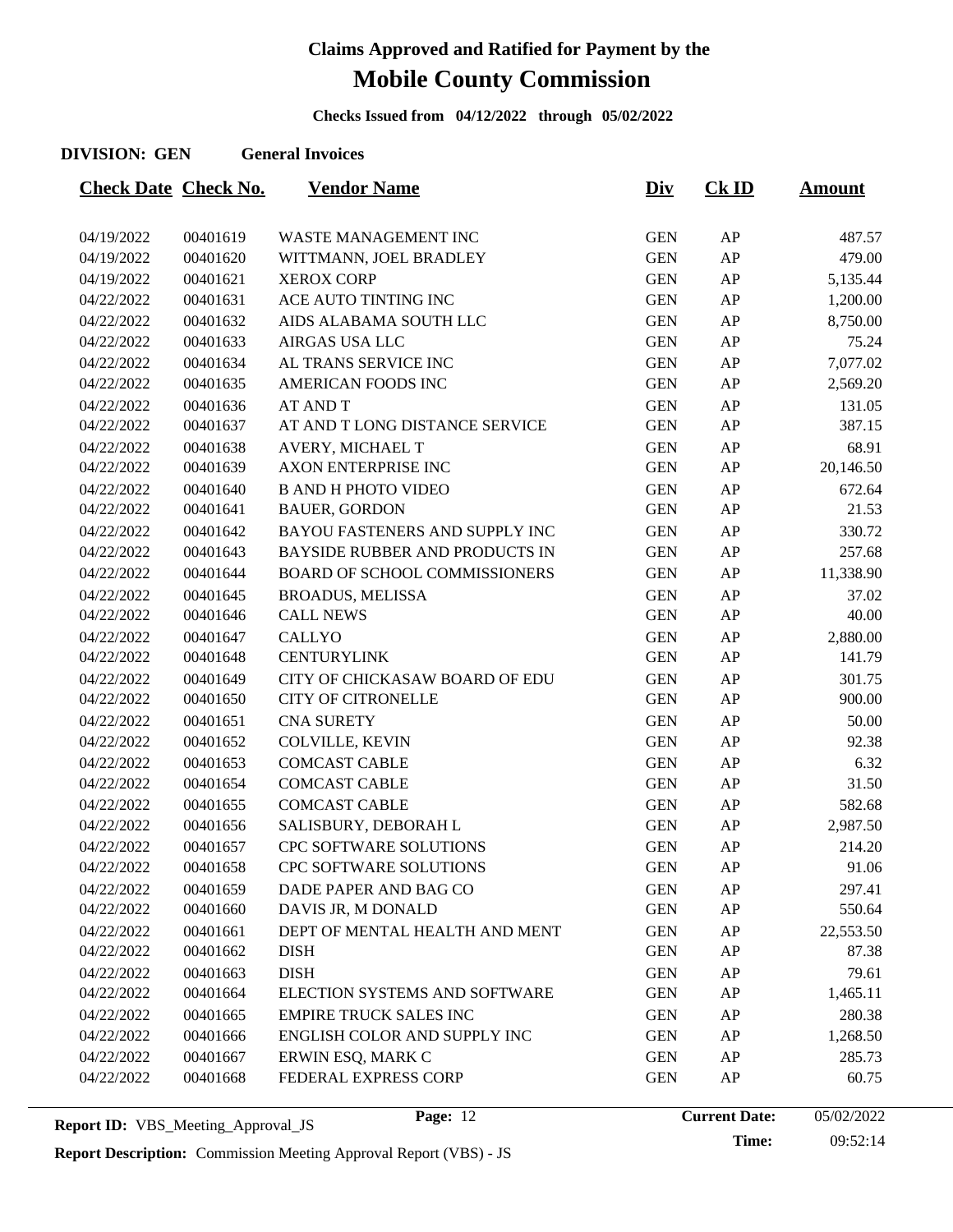**Checks Issued from 04/12/2022 through 05/02/2022**

#### **DIVISION: GEN General Invoices**

| <b>Check Date Check No.</b> |          | <b>Vendor Name</b>                 | <u>Div</u> | $CK$ ID | <b>Amount</b> |
|-----------------------------|----------|------------------------------------|------------|---------|---------------|
|                             |          |                                    |            |         |               |
| 04/22/2022                  | 00401669 | FLEETPRIDE INC                     | <b>GEN</b> | AP      | 209.00        |
| 04/22/2022                  | 00401670 | <b>GENERAL FUND</b>                | <b>GEN</b> | AP      | 774.59        |
| 04/22/2022                  | 00401671 | <b>GENERAL FUND</b>                | <b>GEN</b> | AP      | 467.77        |
| 04/22/2022                  | 00401672 | <b>GFL EVERGLADES HOLDINGS LLC</b> | <b>GEN</b> | AP      | 9,557.96      |
| 04/22/2022                  | 00401673 | <b>GREENPOINT AG HOLDINGS LLC</b>  | <b>GEN</b> | AP      | 841.00        |
| 04/22/2022                  | 00401674 | <b>GREENPOINT AG HOLDINGS LLC</b>  | <b>GEN</b> | AP      | 900.00        |
| 04/22/2022                  | 00401675 | HAVEN HILL EGG CO INC              | <b>GEN</b> | AP      | 95.70         |
| 04/22/2022                  | 00401676 | HD SUPPLY FACILITIES MAINTENAN     | <b>GEN</b> | AP      | 377.70        |
| 04/22/2022                  | 00401677 | HEALTH INSURANCE ACCOUNT           | <b>GEN</b> | AP      | 1,114,321.00  |
| 04/22/2022                  | 00401678 | HOLLAND, SUSAN Y                   | <b>GEN</b> | AP      | 340.17        |
| 04/22/2022                  | 00401679 | HOME DEPOT, THE                    | <b>GEN</b> | AP      | 1,822.02      |
| 04/22/2022                  | 00401680 | COPIER SOLUTIONS CORPORATION       | <b>GEN</b> | AP      | 215.82        |
| 04/22/2022                  | 00401681 | <b>INDIGENT CARE FUND</b>          | <b>GEN</b> | AP      | 55,967.88     |
| 04/22/2022                  | 00401682 | <b>INTEGRA WATER LLC</b>           | <b>GEN</b> | AP      | 7,395.08      |
| 04/22/2022                  | 00401683 | <b>LAWSON PRODUCTS INC</b>         | <b>GEN</b> | AP      | 1,565.20      |
| 04/22/2022                  | 00401684 | LIMOGES, MELISSA                   | <b>GEN</b> | AP      | 295.00        |
| 04/22/2022                  | 00401685 | LOGICAL COMPUTER SOLUTIONS         | <b>GEN</b> | AP      | 14,532.25     |
| 04/22/2022                  | 00401686 | M AND A STAMP CO                   | <b>GEN</b> | AP      | 150.50        |
| 04/22/2022                  | 00401687 | MCCARROLL, DEBRA                   | <b>GEN</b> | AP      | 698.88        |
| 04/22/2022                  | 00401688 | MCRAE, GREGORY C                   | <b>GEN</b> | AP      | 500.00        |
| 04/22/2022                  | 00401689 | MOBILE AREA WATER AND SEWER SY     | <b>GEN</b> | AP      | 311.87        |
| 04/22/2022                  | 00401690 | MOBILE AREA WATER AND SEWER SY     | <b>GEN</b> | AP      | 33.94         |
| 04/22/2022                  | 00401691 | MOBILE AREA WATER AND SEWER SY     | <b>GEN</b> | AP      | 108.89        |
| 04/22/2022                  | 00401692 | MOBILE AREA WATER AND SEWER SY     | <b>GEN</b> | AP      | 66.70         |
| 04/22/2022                  | 00401693 | MOBILE AREA WATER AND SEWER SY     | <b>GEN</b> | AP      | 110.97        |
| 04/22/2022                  | 00401694 | MOBILE AREA WATER AND SEWER SY     | <b>GEN</b> | AP      | 193.52        |
| 04/22/2022                  | 00401695 | MOBILE CO WORKERS COMP ESCROW      | <b>GEN</b> | AP      | 14,853.07     |
| 04/22/2022                  | 00401696 | MOBILE CO YOUTH ATHLETIC BOARD     | <b>GEN</b> | AP      | 202,018.15    |
| 04/22/2022                  | 00401697 | MOBILE MUSEUM OF ART INC           | <b>GEN</b> | AP      | 12,500.00     |
| 04/22/2022                  | 00401698 | <b>MOBILE UNITED</b>               | <b>GEN</b> | AP      | 5,500.00      |
| 04/22/2022                  | 00401699 | <b>OFFICE DEPOT</b>                | <b>GEN</b> | AP      | 147.98        |
| 04/22/2022                  | 00401700 | OLENSKY BROTHERS OFFICE PRODUC     | <b>GEN</b> | AP      | 1,191.70      |
| 04/22/2022                  | 00401701 | PETER PEPPERS PRODUCTS INC         | <b>GEN</b> | AP      | 242.00        |
| 04/22/2022                  | 00401702 | <b>POSTMASTER</b>                  | <b>GEN</b> | AP      | 29,571.72     |
| 04/22/2022                  | 00401703 | PROBATE COURT                      | <b>GEN</b> | AP      | 23.00         |
| 04/22/2022                  | 00401704 | <b>ROSTEN, PETER</b>               | <b>GEN</b> | AP      | 2,692.30      |
| 04/22/2022                  | 00401705 | S AND O ENTERPRISES                | <b>GEN</b> | AP      | 1,005.00      |
| 04/22/2022                  | 00401706 | SARALAND CITY SCHOOL SYSTEM        | <b>GEN</b> | AP      | 683.78        |
| 04/22/2022                  | 00401707 | <b>SHARP ELECTRONICS CORP</b>      | <b>GEN</b> | AP      | 1,852.19      |
| 04/22/2022                  | 00401708 | <b>SHERIFFS FUND</b>               | <b>GEN</b> | AP      | 4,301.33      |
| 04/22/2022                  | 00401709 | <b>SNAP ON TOOLS</b>               | <b>GEN</b> | AP      | 6,046.00      |
|                             |          |                                    |            |         |               |

**Time:** 09:52:14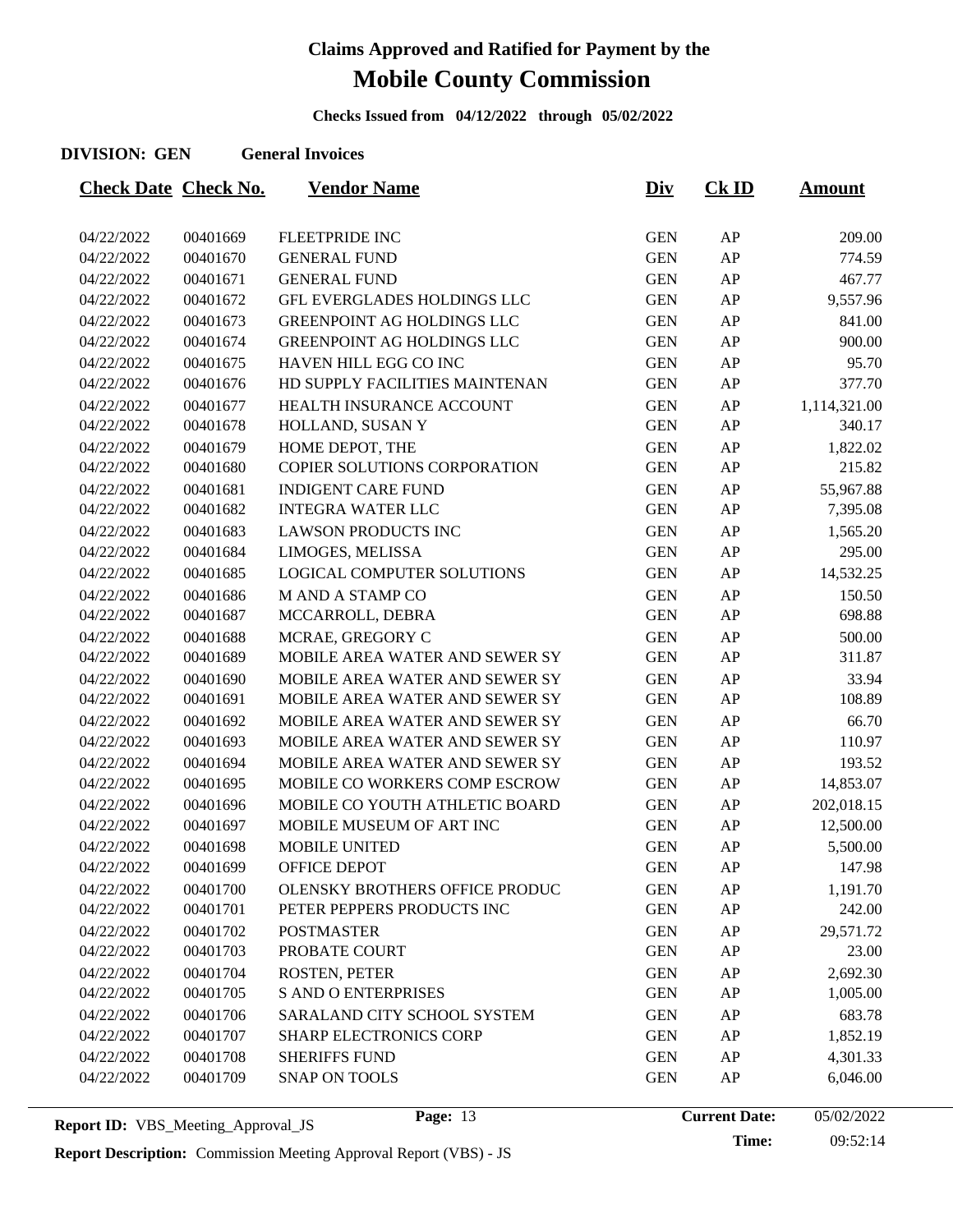**Checks Issued from 04/12/2022 through 05/02/2022**

#### **DIVISION: GEN General Invoices**

| <b>Check Date Check No.</b> |          | <b>Vendor Name</b>                | <u>Div</u> | $CK$ ID    | <b>Amount</b> |
|-----------------------------|----------|-----------------------------------|------------|------------|---------------|
|                             |          |                                   |            |            |               |
| 04/22/2022                  | 00401710 | SPORTSMANS HEADQUARTERS, THE      | <b>GEN</b> | AP         | 892.40        |
| 04/22/2022                  | 00401711 | SPROT PRINTER RIBBONS LLC         | <b>GEN</b> | AP         | 490.60        |
| 04/22/2022                  | 00401712 | STANLEY CONVERGENT SECURITY SO    | <b>GEN</b> | AP         | 57.69         |
| 04/22/2022                  | 00401713 | STRICKLAND PAPER CO INC           | <b>GEN</b> | AP         | 4,064.10      |
| 04/22/2022                  | 00401714 | THE PARTS HOUSE                   | <b>GEN</b> | AP         | 1,602.90      |
| 04/22/2022                  | 00401715 | THOMAS INDUSTRIES INC             | <b>GEN</b> | AP         | 4,966.98      |
| 04/22/2022                  | 00401716 | THOMPSON TRACTOR CO INC           | <b>GEN</b> | AP         | 1,074.13      |
| 04/22/2022                  | 00401717 | TRANE USA INC                     | <b>GEN</b> | AP         | 1,000.42      |
| 04/22/2022                  | 00401718 | <b>USIQ INC</b>                   | <b>GEN</b> | AP         | 165.00        |
| 04/22/2022                  | 00401719 | USSSA INDEPENDENT UMPIRES ASSN    | <b>GEN</b> | AP         | 690.00        |
| 04/22/2022                  | 00401720 | WARD INTERNATIONAL TRUCKS OF A    | <b>GEN</b> | AP         | 1,617.56      |
| 04/22/2022                  | 00401721 | WATERMARK DESIGN LLC              | <b>GEN</b> | AP         | 18,325.72     |
| 04/22/2022                  | 00401722 | WELBORN, ROBIN                    | <b>GEN</b> | AP         | 57.90         |
| 04/22/2022                  | 00401723 | <b>XEROX CORP</b>                 | <b>GEN</b> | AP         | 184.38        |
| 04/22/2022                  | 00401724 | XEROX FINANCIAL SERVICES          | <b>GEN</b> | AP         | 1,749.10      |
| 04/22/2022                  | 00401725 | <b>ZORO</b>                       | <b>GEN</b> | AP         | 494.77        |
| 04/26/2022                  | 00401726 | ALABAMA DEPT OF REVENUE           | <b>GEN</b> | AP         | 1.25          |
| 04/26/2022                  | 00401727 | <b>ALABAMA DEPT OF REVENUE</b>    | <b>GEN</b> | AP         | 6.25          |
| 04/26/2022                  | 00401728 | <b>ALABAMA POWER CO</b>           | <b>GEN</b> | AP         | 10,936.34     |
| 04/26/2022                  | 00401729 | <b>ALABAMA POWER CO</b>           | <b>GEN</b> | AP         | 781.58        |
| 04/26/2022                  | 00401730 | <b>ALABAMA POWER CO</b>           | <b>GEN</b> | AP         | 6,056.17      |
| 04/26/2022                  | 00401731 | <b>ALABAMA POWER CO</b>           | <b>GEN</b> | AP         | 80.15         |
| 04/26/2022                  | 00401732 | <b>ALABAMA POWER CO</b>           | <b>GEN</b> | AP         | 92.98         |
| 04/26/2022                  | 00401733 | <b>ALABAMA POWER CO</b>           | <b>GEN</b> | AP         | 57.58         |
| 04/26/2022                  | 00401734 | <b>ALABAMA POWER CO</b>           | <b>GEN</b> | AP         | 70.11         |
| 04/26/2022                  | 00401735 | <b>ALABAMA POWER CO</b>           | <b>GEN</b> | AP         | 1,076.07      |
| 04/26/2022                  | 00401736 | <b>ALABAMA POWER CO</b>           | <b>GEN</b> | AP         | 856.91        |
| 04/26/2022                  | 00401737 | DEER OAKS EAP SERVICES LLC        | <b>GEN</b> | AP         | 2,200.80      |
| 04/26/2022                  | 00401738 | <b>GARY A BYRD</b>                | <b>GEN</b> | AP         | 4,987.33      |
| 04/26/2022                  | 00401739 | <b>GALLS LLC</b>                  | <b>GEN</b> | AP         | 72.00         |
| 04/26/2022                  | 00401740 | <b>GENERAL FUND</b>               | <b>GEN</b> | AP         | 1,915.87      |
| 04/26/2022                  | 00401741 | GORAM AIR CONDITIONING CO INC     | <b>GEN</b> | AP         | 85.00         |
| 04/26/2022                  | 00401742 | <b>GULF HAULING AND CONST INC</b> | <b>GEN</b> | ${\sf AP}$ | 4,400.00      |
| 04/26/2022                  | 00401743 | HD SUPPLY FACILITIES MAINTENAN    | <b>GEN</b> | AP         | 372.68        |
| 04/26/2022                  | 00401744 | HR ACUITY LLC                     | <b>GEN</b> | AP         | 15,000.00     |
| 04/26/2022                  | 00401745 | <b>KEITH MAP SERVICE</b>          | <b>GEN</b> | AP         | 214.75        |
| 04/26/2022                  | 00401746 | KENWORTH OF MOBILE INC            | <b>GEN</b> | AP         | 1,016.66      |
| 04/26/2022                  | 00401747 | KITTRELL AUTO GLASS LLC           | <b>GEN</b> | AP         | 460.00        |
| 04/26/2022                  | 00401748 | LEXISNEXIS RISK SOLUTIONS         | <b>GEN</b> | AP         | 662.25        |
| 04/26/2022                  | 00401749 | <b>LOWES</b>                      | <b>GEN</b> | AP         | 473.96        |
| 04/26/2022                  | 00401750 | MCCONNELL AUTOMOTIVE CORP         | <b>GEN</b> | AP         | 1,439.38      |
|                             |          |                                   |            |            |               |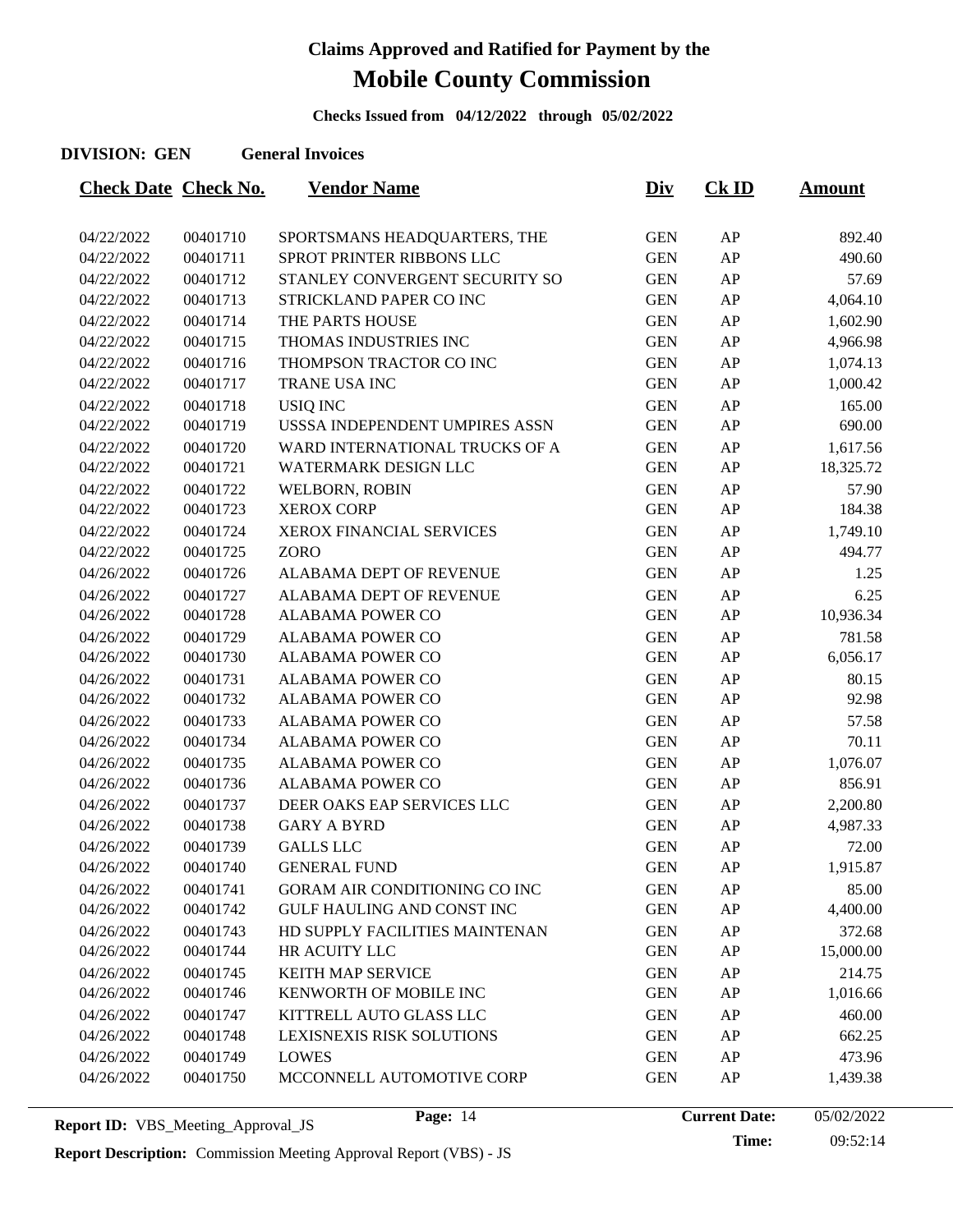**Checks Issued from 04/12/2022 through 05/02/2022**

#### **DIVISION: GEN General Invoices**

| <b>Check Date Check No.</b> |          | <b>Vendor Name</b>                    | <u>Div</u> | $CK$ ID | <b>Amount</b> |
|-----------------------------|----------|---------------------------------------|------------|---------|---------------|
|                             |          |                                       |            |         |               |
| 04/26/2022                  | 00401751 | MCMASTER CARR SUPPLY CO               | <b>GEN</b> | AP      | 522.68        |
| 04/26/2022                  | 00401752 | <b>MIDWAY LUMBER</b>                  | <b>GEN</b> | AP      | 1,421.64      |
| 04/26/2022                  | 00401753 | MOBILE AUTOMOTIVE ASSOCIATES L        | <b>GEN</b> | AP      | 39.26         |
| 04/26/2022                  | 00401754 | MULLINAX FORD OF MOBILE LLC           | <b>GEN</b> | AP      | 831.43        |
| 04/26/2022                  | 00401755 | NATIONAL ASSOCIATION OF DRUG C        | <b>GEN</b> | AP      | 60.00         |
| 04/26/2022                  | 00401756 | O REILLY AUTOMOTIVE STORES INC        | <b>GEN</b> | AP      | 32.99         |
| 04/26/2022                  | 00401757 | <b>OFFICE DEPOT</b>                   | <b>GEN</b> | AP      | 205.01        |
| 04/26/2022                  | 00401758 | OLENSKY BROTHERS OFFICE PRODUC        | <b>GEN</b> | AP      | 379.40        |
| 04/26/2022                  | 00401759 | <b>OZARK MATERIALS LLC</b>            | <b>GEN</b> | AP      | 8,136.44      |
| 04/26/2022                  | 00401760 | PRESSURE PRODUCTS INC                 | <b>GEN</b> | AP      | 28.00         |
| 04/26/2022                  | 00401761 | PROBATE COURT                         | <b>GEN</b> | AP      | 8.00          |
| 04/26/2022                  | 00401762 | ROOFERS MART SOUTHEAST INC            | <b>GEN</b> | AP      | 385.40        |
| 04/26/2022                  | 00401763 | SHRED IT US HOLD CO INC               | <b>GEN</b> | AP      | 137.78        |
| 04/26/2022                  | 00401764 | SPENCERS ENTERPRISE INC               | <b>GEN</b> | AP      | 1,500.00      |
| 04/26/2022                  | 00401765 | SUNBELT RENTALS INC                   | <b>GEN</b> | AP      | 3,551.66      |
| 04/26/2022                  | 00401766 | SUNLIGHT BUILDING SERVICES LLC        | <b>GEN</b> | AP      | 4,500.00      |
| 04/26/2022                  | 00401767 | THOMPSON TRACTOR CO INC               | <b>GEN</b> | AP      | 1,944.09      |
| 04/26/2022                  | 00401768 | TRANE USA INC                         | <b>GEN</b> | AP      | 13,525.15     |
| 04/26/2022                  | 00401769 | VC3 INC                               | <b>GEN</b> | AP      | 22,799.16     |
| 04/26/2022                  | 00401770 | <b>VES SPECIALISTS</b>                | <b>GEN</b> | AP      | 565.00        |
| 04/26/2022                  | 00401771 | <b>XEROX CORP</b>                     | <b>GEN</b> | AP      | 341.17        |
| 04/29/2022                  | 00401772 | AL DEPT OF ENVIRONMENTAL MANAG        | <b>GEN</b> | AP      | 1,385.00      |
| 04/29/2022                  | 00401773 | <b>ALABAMA POWER CO</b>               | <b>GEN</b> | AP      | 13,964.79     |
| 04/29/2022                  | 00401774 | <b>AT AND T</b>                       | <b>GEN</b> | AP      | 347.99        |
| 04/29/2022                  | 00401775 | BAY AREA CONTRACTING INC              | <b>GEN</b> | AP      | 5,587.98      |
| 04/29/2022                  | 00401776 | BEN M RADCLIFF CONTRACTOR INC         | <b>GEN</b> | AP      | 272,416.65    |
| 04/29/2022                  | 00401777 | <b>CIGARETTE TAX FUND</b>             | <b>GEN</b> | AP      | 111,552.21    |
| 04/29/2022                  | 00401778 | <b>CITY OF CITRONELLE</b>             | <b>GEN</b> | AP      | 900.00        |
| 04/29/2022                  | 00401779 | CLARK, CATHERINE                      | <b>GEN</b> | AP      | 254.18        |
| 04/29/2022                  | 00401780 | COUNTY IMPROVEMENT FUND               | <b>GEN</b> | AP      | 6,580.00      |
| 04/29/2022                  | 00401781 | <b>CUMBIE, SHAYNE</b>                 | <b>GEN</b> | AP      | 257.16        |
| 04/29/2022                  | 00401782 | DICKMAN, BRITTANY                     | <b>GEN</b> | AP      | 11.69         |
| 04/29/2022                  | 00401783 | <b>FOSTER, JOHNNIE R</b>              | <b>GEN</b> | AP      | 1,131.41      |
| 04/29/2022                  | 00401784 | GARDNER, MARCELLETTE                  | <b>GEN</b> | AP      | 423.12        |
| 04/29/2022                  | 00401785 | GORAM AIR CONDITIONING CO INC         | <b>GEN</b> | AP      | 1,335.33      |
| 04/29/2022                  | 00401786 | <b>GOVERNMENT FINANCE OFFICERS AS</b> | <b>GEN</b> | AP      | 100.00        |
| 04/29/2022                  | 00401787 | GRAESTONE AGGREGATES LLC              | <b>GEN</b> | AP      | 30,125.51     |
| 04/29/2022                  | 00401788 | GULF COAST TRUCK AND EQUIPMENT        | <b>GEN</b> | AP      | 1,088.96      |
| 04/29/2022                  | 00401789 | HAVEN HILL EGG CO INC                 | <b>GEN</b> | AP      | 83.70         |
| 04/29/2022                  | 00401790 | HOME DEPOT, THE                       | <b>GEN</b> | AP      | 151.81        |
| 04/29/2022                  | 00401791 | IND REVOLVING FUND DEPT OF COR        | <b>GEN</b> | AP      | 252.00        |
|                             |          |                                       |            |         |               |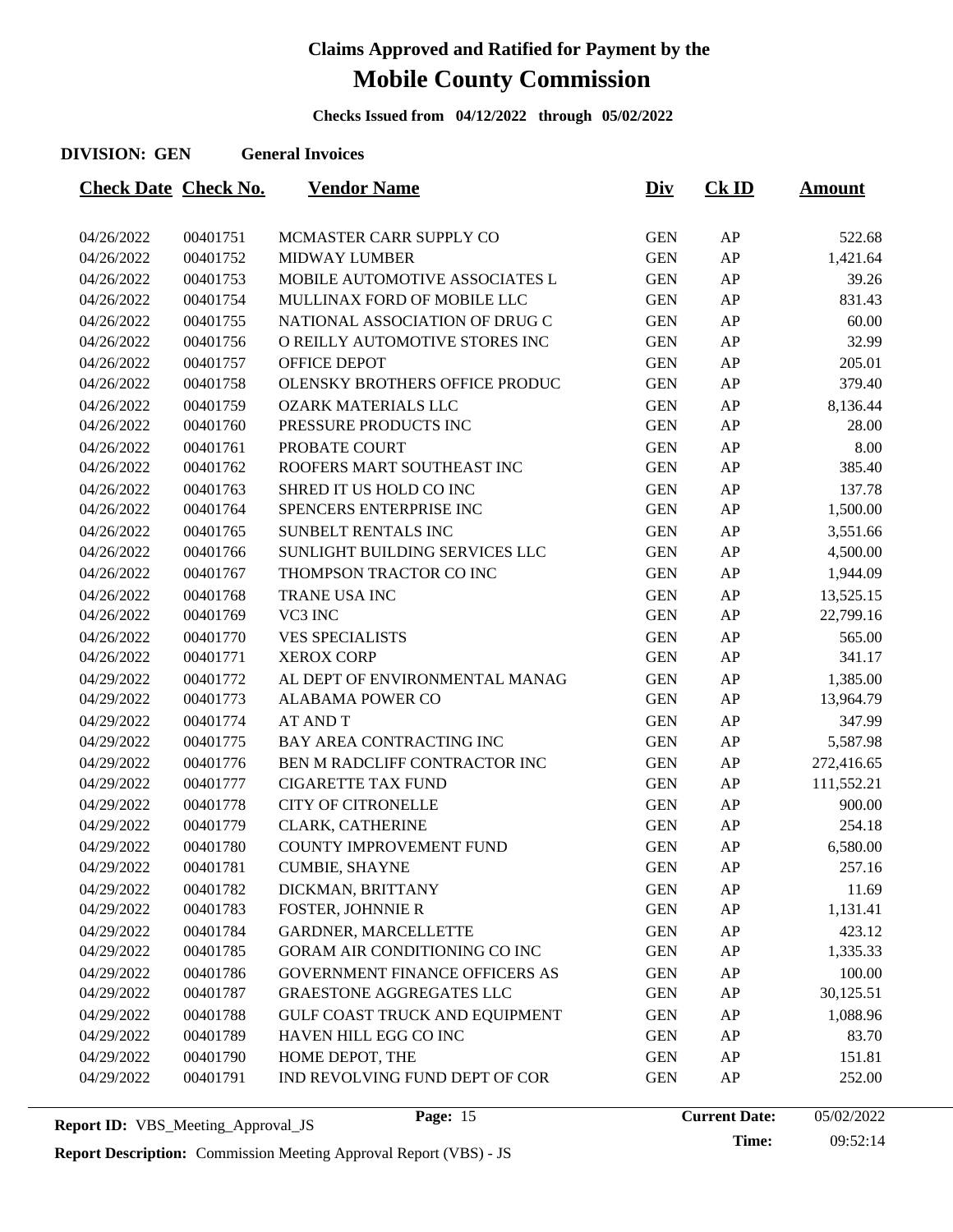**Checks Issued from 04/12/2022 through 05/02/2022**

#### **DIVISION: GEN General Invoices**

| <b>Check Date Check No.</b>               |          | <b>Vendor Name</b>                            | <u>Div</u>  | $CK$ ID              | <b>Amount</b> |
|-------------------------------------------|----------|-----------------------------------------------|-------------|----------------------|---------------|
| 04/29/2022                                | 00401792 | KITTRELL AUTO GLASS LLC                       | <b>GEN</b>  | AP                   | 1,535.00      |
| 04/29/2022                                | 00401793 | <b>KRONOS INC</b>                             | <b>GEN</b>  | AP                   | 45,479.12     |
| 04/29/2022                                | 00401794 | <b>LAWSON PRODUCTS INC</b>                    | <b>GEN</b>  | AP                   | 1,415.46      |
| 04/29/2022                                | 00401795 | M AND A STAMP CO                              | <b>GEN</b>  | AP                   | 184.90        |
| 04/29/2022                                | 00401796 | MALONE, KENNY                                 | <b>GEN</b>  | AP                   | 1,552.71      |
| 04/29/2022                                | 00401797 | <b>MARTIN MARIETTA MATERIALS</b>              | <b>GEN</b>  | AP                   | 87,107.31     |
| 04/29/2022                                | 00401798 | MCMASTER CARR SUPPLY CO                       | <b>GEN</b>  | AP                   | 169.58        |
| 04/29/2022                                | 00401799 | MOBILE AUTOMOTIVE ASSOCIATES L                | <b>GEN</b>  | AP                   | 297.48        |
| 04/29/2022                                | 00401800 | MOBILE CO CHIEFS OF POLICE ASS                | <b>GEN</b>  | AP                   | 50.00         |
| 04/29/2022                                | 00401801 | MOBILE CO SHERIFFS OFFICE                     | <b>GEN</b>  | AP                   | 1,034.00      |
| 04/29/2022                                | 00401802 | MULLINAX FORD OF MOBILE LLC                   | <b>GEN</b>  | AP                   | 712.69        |
| 04/29/2022                                | 00401803 | NATIONAL FIRE PROTECTION ASSN                 | <b>GEN</b>  | AP                   | 175.00        |
| 04/29/2022                                | 00401804 | NUDRAULIX INC                                 | <b>GEN</b>  | AP                   | 59.66         |
| 04/29/2022                                | 00401805 | OFFICE DEPOT                                  | <b>GEN</b>  | AP                   | 774.16        |
| 04/29/2022                                | 00401806 | OLENSKY BROTHERS OFFICE PRODUC                | <b>GEN</b>  | AP                   | 396.50        |
| 04/29/2022                                | 00401807 | <b>POSTMASTER</b>                             | <b>GEN</b>  | AP                   | 30,000.00     |
| 04/29/2022                                | 00401808 | PRICE, JAMES L                                | <b>GEN</b>  | AP                   | 1,782.47      |
| 04/29/2022                                | 00401809 | RANGER ENVIRONMENTAL SERVICES                 | <b>GEN</b>  | AP                   | 225.00        |
| 04/29/2022                                | 00401810 | REAPPRAISAL FUND                              | <b>GEN</b>  | AP                   | 12,001.22     |
| 04/29/2022                                | 00401811 | SANCHEZ, TINA                                 | <b>GEN</b>  | AP                   | 414.83        |
| 04/29/2022                                | 00401812 | SANDERSON, KIM                                | <b>GEN</b>  | AP                   | 209.74        |
| 04/29/2022                                | 00401813 | <b>SHARP ELECTRONICS CORP</b>                 | <b>GEN</b>  | AP                   | 776.00        |
| 04/29/2022                                | 00401814 | SIMPLIFILE LLC                                | <b>GEN</b>  | AP                   | 13.75         |
| 04/29/2022                                | 00401815 | SIRCHIE FINGER PRINT LABORATOR                | <b>GEN</b>  | AP                   | 529.80        |
| 04/29/2022                                | 00401816 | SOUTH ALABAMA UTILITIES                       | <b>GEN</b>  | AP                   | 55.79         |
| 04/29/2022                                | 00401817 | <b>SOUTH ALABAMA UTILITIES</b>                | <b>GEN</b>  | AP                   | 17.33         |
| 04/29/2022                                | 00401818 | SOUTHERN TIRE MART LLC                        | <b>GEN</b>  | AP                   | 2,645.10      |
| 04/29/2022                                | 00401819 | STERICYCLE INC                                | <b>GEN</b>  | AP                   | 371.01        |
| 04/29/2022                                | 00401820 | STRICKLAND PAPER CO INC                       | <b>GEN</b>  | AP                   | 122.30        |
| 04/29/2022                                | 00401821 | THE PARTS HOUSE                               | <b>GEN</b>  | AP                   | 712.56        |
| 04/29/2022                                | 00401822 | TK ELEVATOR CORPORATION                       | <b>GEN</b>  | AP                   | 14,825.46     |
| 04/29/2022                                | 00401823 | U J CHEVROLET CO INC                          | <b>GEN</b>  | AP                   | 80,469.50     |
| 04/29/2022                                | 00401824 | WARD INTERNATIONAL TRUCKS OF A                | <b>GEN</b>  | AP                   | 2,710.91      |
| 04/29/2022                                | 00401825 | WRIGHT NATIONAL FLOOD INSURANC                | <b>GEN</b>  | AP                   | 8,093.00      |
|                                           |          | <b>Total Claims Paid for General Invoices</b> |             |                      | 9,362,080.91  |
| 04/21/2022                                | 00000243 | MOBILE CO ACCOUNTS PAYABLE ACC                | <b>TRES</b> | 31                   | 585.50        |
| 04/18/2022                                | 00001013 | MOBILE CO ACCOUNTS PAYABLE ACC                | <b>TRES</b> | 04                   | 1,835.31      |
| 04/14/2022                                | 00001030 | MOBILE CO ACCOUNTS PAYABLE ACC                | <b>TRES</b> | 75                   | 145,830.00    |
| 04/18/2022                                | 00001031 | MOBILE CO ACCOUNTS PAYABLE ACC                | <b>TRES</b> | 75                   | 15,134.24     |
| 04/21/2022                                | 00001032 | MOBILE CO ACCOUNTS PAYABLE ACC                | <b>TRES</b> | 75                   | 43,150.93     |
| <b>Report ID: VBS_Meeting_Approval_JS</b> |          | Page: 16                                      |             | <b>Current Date:</b> | 05/02/2022    |

**Time:** 09:52:14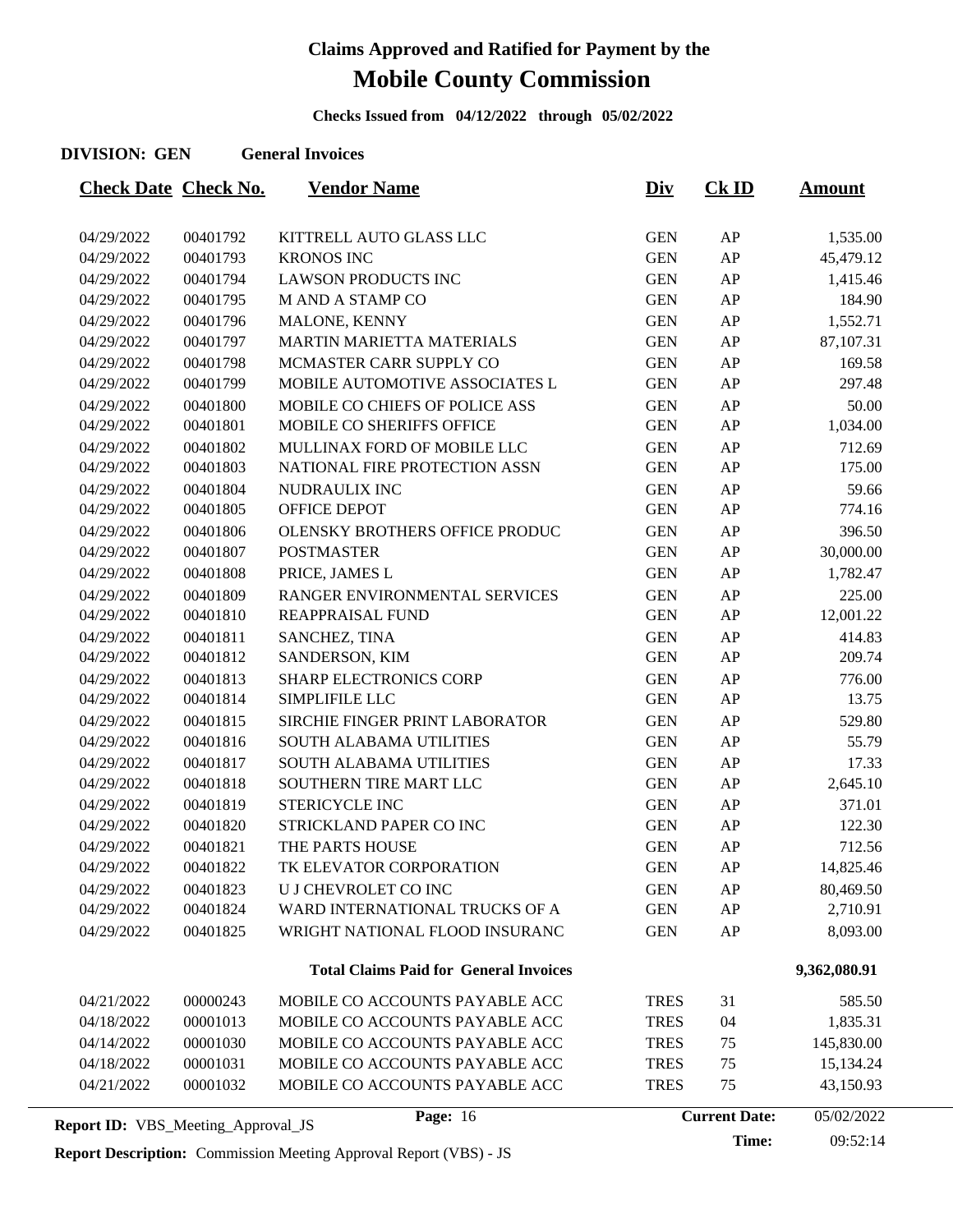**Checks Issued from 04/12/2022 through 05/02/2022**

#### **DIVISION: TRES TREASURY DIVISION**

| <b>Check Date Check No.</b> |          | <b>Vendor Name</b>             | <u>Div</u>  | $CK$ ID | <u>Amount</u> |
|-----------------------------|----------|--------------------------------|-------------|---------|---------------|
| 04/28/2022                  | 00001033 | MOBILE CO ACCOUNTS PAYABLE ACC | <b>TRES</b> | 75      | 25,818.11     |
| 05/02/2022                  | 00001034 | MOBILE CO ACCOUNTS PAYABLE ACC | <b>TRES</b> | 75      | 48,029.56     |
| 04/14/2022                  | 00001037 | MOBILE CO ACCOUNTS PAYABLE ACC | <b>TRES</b> | 74      | 557,322.75    |
| 05/02/2022                  | 00001038 | MOBILE CO ACCOUNTS PAYABLE ACC | <b>TRES</b> | 74      | 198,697.24    |
| 04/18/2022                  | 00001140 | MOBILE CO ACCOUNTS PAYABLE ACC | <b>TRES</b> | 67      | 1,004,134.16  |
| 04/28/2022                  | 00001141 | MOBILE CO ACCOUNTS PAYABLE ACC | <b>TRES</b> | 67      | 272,416.65    |
| 04/18/2022                  | 00001155 | MOBILE CO ACCOUNTS PAYABLE ACC | <b>TRES</b> | 70      | 160,149.52    |
| 04/21/2022                  | 00001156 | MOBILE CO ACCOUNTS PAYABLE ACC | <b>TRES</b> | 70      | 4,966.98      |
| 04/28/2022                  | 00001157 | MOBILE CO ACCOUNTS PAYABLE ACC | <b>TRES</b> | 70      | 7,700.00      |
| 04/14/2022                  | 00001188 | MOBILE CO ACCOUNTS PAYABLE ACC | <b>TRES</b> | 68      | 1,338.10      |
| 04/18/2022                  | 00001189 | MOBILE CO ACCOUNTS PAYABLE ACC | <b>TRES</b> | 68      | 1,385.00      |
| 05/02/2022                  | 00001190 | MOBILE CO ACCOUNTS PAYABLE ACC | <b>TRES</b> | 68      | 16,869.87     |
| 04/18/2022                  | 00001324 | MOBILE CO ACCOUNTS PAYABLE ACC | <b>TRES</b> | 59      | 1,851.35      |
| 05/02/2022                  | 00001325 | MOBILE CO ACCOUNTS PAYABLE ACC | <b>TRES</b> | 59      | 2,090.00      |
| 05/02/2022                  | 00001343 | MOBILE CO ACCOUNTS PAYABLE ACC | <b>TRES</b> | 66      | 61,429.81     |
| 04/14/2022                  | 00001366 | MOBILE CO ACCOUNTS PAYABLE ACC | <b>TRES</b> | 37      | 13,000.00     |
| 04/14/2022                  | 00001494 | MOBILE CO ACCOUNTS PAYABLE ACC | <b>TRES</b> | 60      | 170,080.88    |
| 04/18/2022                  | 00001495 | MOBILE CO ACCOUNTS PAYABLE ACC | <b>TRES</b> | 60      | 286,357.30    |
| 05/02/2022                  | 00001496 | MOBILE CO ACCOUNTS PAYABLE ACC | <b>TRES</b> | 60      | 9,195.21      |
| 04/18/2022                  | 00001529 | MOBILE CO ACCOUNTS PAYABLE ACC | <b>TRES</b> | 56      | 2,028.83      |
| 05/02/2022                  | 00001721 | MOBILE CO ACCOUNTS PAYABLE ACC | <b>TRES</b> | 47      | 79,347.33     |
| 04/18/2022                  | 00001749 | MOBILE CO ACCOUNTS PAYABLE ACC | <b>TRES</b> | 39      | 856.55        |
| 04/21/2022                  | 00001750 | MOBILE CO ACCOUNTS PAYABLE ACC | <b>TRES</b> | 39      | 521.53        |
| 04/25/2022                  | 00001751 | MOBILE CO ACCOUNTS PAYABLE ACC | <b>TRES</b> | 39      | 8.00          |
| 04/28/2022                  | 00001752 | MOBILE CO ACCOUNTS PAYABLE ACC | <b>TRES</b> | 39      | 2,250.00      |
| 04/18/2022                  | 00001874 | MOBILE CO ACCOUNTS PAYABLE ACC | <b>TRES</b> | 20      | 30,147.80     |
| 04/21/2022                  | 00001875 | MOBILE CO ACCOUNTS PAYABLE ACC | <b>TRES</b> | 20      | 424,713.55    |
| 04/25/2022                  | 00001876 | MOBILE CO ACCOUNTS PAYABLE ACC | <b>TRES</b> | 20      | 4,500.00      |
| 04/28/2022                  | 00001877 | MOBILE CO ACCOUNTS PAYABLE ACC | <b>TRES</b> | 20      | 21,798.44     |
| 05/02/2022                  | 00001878 | MOBILE CO ACCOUNTS PAYABLE ACC | <b>TRES</b> | 20      | 5,668.45      |
| 04/25/2022                  | 00002154 | MOBILE CO ACCOUNTS PAYABLE ACC | <b>TRES</b> | 38      | 66,915.87     |
| 05/02/2022                  | 00002155 | MOBILE CO ACCOUNTS PAYABLE ACC | <b>TRES</b> | 38      | 23,767.81     |
| 04/14/2022                  | 00002226 | MOBILE CO ACCOUNTS PAYABLE ACC | <b>TRES</b> | 22      | 6,172.47      |
| 04/18/2022                  | 00002227 | MOBILE CO ACCOUNTS PAYABLE ACC | <b>TRES</b> | 22      | 6,496.00      |
| 04/21/2022                  | 00002228 | MOBILE CO ACCOUNTS PAYABLE ACC | <b>TRES</b> | 22      | 1,242.36      |
| 04/25/2022                  | 00002229 | MOBILE CO ACCOUNTS PAYABLE ACC | <b>TRES</b> | 22      | 485.48        |
| 05/02/2022                  | 00002230 | MOBILE CO ACCOUNTS PAYABLE ACC | <b>TRES</b> | 22      | 222,169.43    |
| 04/14/2022                  | 00003146 | MOBILE CO ACCOUNTS PAYABLE ACC | <b>TRES</b> | 35      | 109,194.61    |
| 04/18/2022                  | 00003147 | MOBILE CO ACCOUNTS PAYABLE ACC | <b>TRES</b> | 35      | 0.24          |
| 04/21/2022                  | 00003148 | MOBILE CO ACCOUNTS PAYABLE ACC | <b>TRES</b> | 35      | 3,283.00      |
| 04/28/2022                  | 00003149 | MOBILE CO ACCOUNTS PAYABLE ACC | <b>TRES</b> | 35      | 12,877.44     |
|                             |          |                                |             |         |               |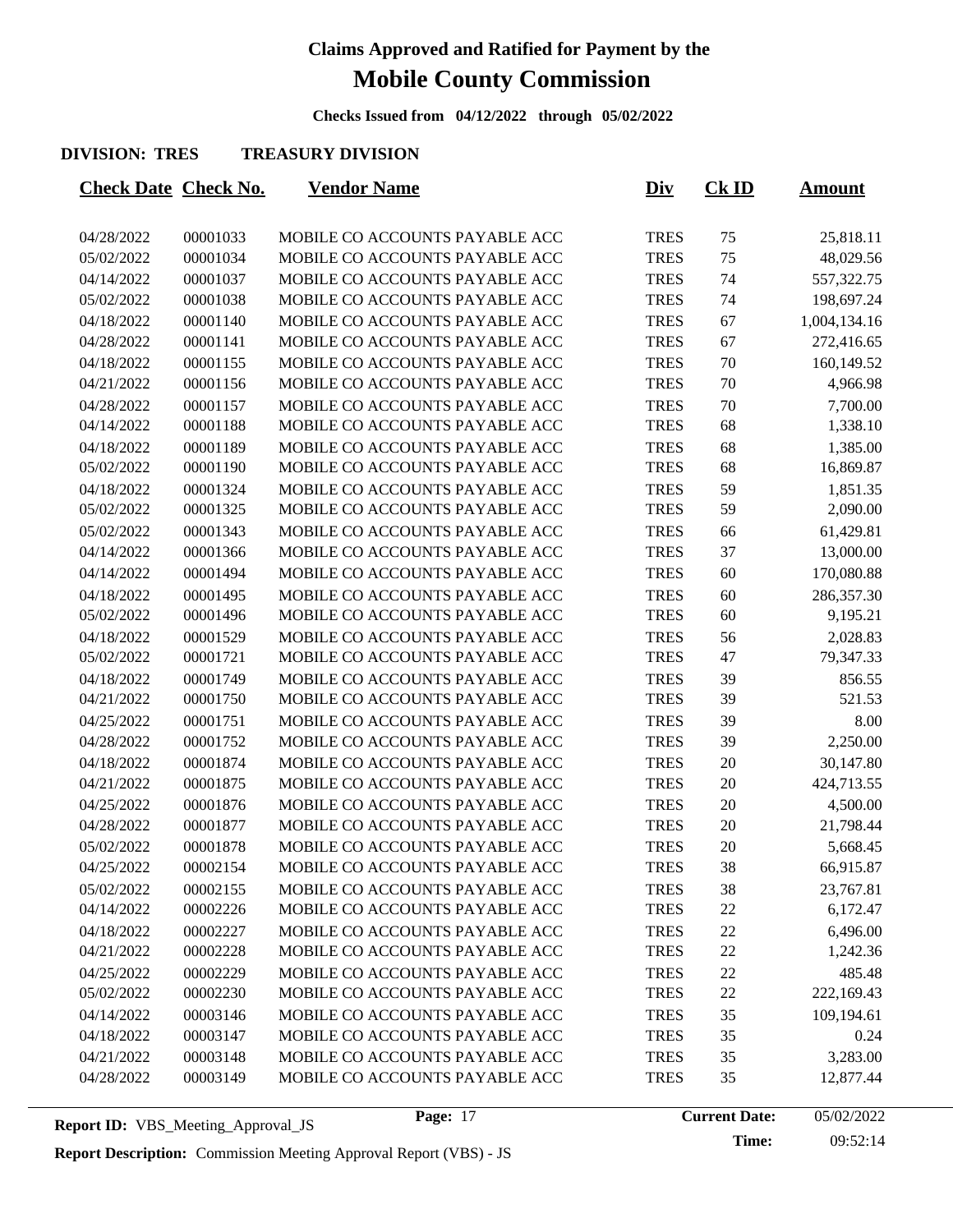**Checks Issued from 04/12/2022 through 05/02/2022**

#### **DIVISION: TRES TREASURY DIVISION**

| <b>Check Date Check No.</b> |          | <b>Vendor Name</b>             | <u>Div</u>  | <b>Ck ID</b> | <u>Amount</u> |
|-----------------------------|----------|--------------------------------|-------------|--------------|---------------|
|                             |          |                                |             |              |               |
| 04/28/2022                  | 00003150 | MOBILE CO PAYROLL ACCOUNT      | <b>TRES</b> | 35           | 33,949.83     |
| 04/29/2022                  | 00003151 | MOBILE CO FEDERAL TAX ACCOUNT  | <b>TRES</b> | 35           | 2,538.31      |
| 05/02/2022                  | 00003152 | MOBILE CO ACCOUNTS PAYABLE ACC | <b>TRES</b> | 35           | 1,623.20      |
| 04/21/2022                  | 00005061 | MOBILE CO ACCOUNTS PAYABLE ACC | <b>TRES</b> | 12           | 188,807.00    |
| 04/21/2022                  | 00005062 | MOBILE CO PAYROLL ACCOUNT      | <b>TRES</b> | 12           | 428,412.29    |
| 04/22/2022                  | 00005063 | MOBILE CO FEDERAL TAX ACCOUNT  | <b>TRES</b> | 12           | 31,223.91     |
| 04/14/2022                  | 00005324 | MOBILE CO ACCOUNTS PAYABLE ACC | <b>TRES</b> | 02           | 486,082.39    |
| 04/21/2022                  | 00005325 | MOBILE CO ACCOUNTS PAYABLE ACC | <b>TRES</b> | 02           | 2,597.00      |
| 04/21/2022                  | 00005326 | MOBILE CO PAYROLL ACCOUNT      | <b>TRES</b> | 02           | 5,917.60      |
| 04/22/2022                  | 00005327 | MOBILE CO FEDERAL TAX ACCOUNT  | <b>TRES</b> | 02           | 420.19        |
| 04/28/2022                  | 00005328 | MOBILE CO ACCOUNTS PAYABLE ACC | <b>TRES</b> | 02           | 111,552.21    |
| 04/14/2022                  | 00007017 | MOBILE CO ACCOUNTS PAYABLE ACC | <b>TRES</b> | 14           | 39,379.38     |
| 04/18/2022                  | 00007018 | MOBILE CO ACCOUNTS PAYABLE ACC | <b>TRES</b> | 14           | 7,464.45      |
| 04/21/2022                  | 00007019 | MOBILE CO ACCOUNTS PAYABLE ACC | <b>TRES</b> | 14           | 46,947.28     |
| 04/21/2022                  | 00007020 | MOBILE CO PAYROLL ACCOUNT      | <b>TRES</b> | 14           | 137,780.46    |
| 04/22/2022                  | 00007021 | MOBILE CO FEDERAL TAX ACCOUNT  | <b>TRES</b> | 14           | 10,164.01     |
| 04/25/2022                  | 00007022 | MOBILE CO ACCOUNTS PAYABLE ACC | <b>TRES</b> | 14           | 333.62        |
| 04/28/2022                  | 00007023 | MOBILE CO ACCOUNTS PAYABLE ACC | <b>TRES</b> | 14           | 98,055.39     |
| 05/02/2022                  | 00007024 | MOBILE CO ACCOUNTS PAYABLE ACC | <b>TRES</b> | 14           | 5,698.99      |
| 05/02/2022                  | 00010459 | MOBILE CO ACCOUNTS PAYABLE ACC | <b>TRES</b> | 58           | 770.30        |
| 04/14/2022                  | 00014571 | MOBILE CO ACCOUNTS PAYABLE ACC | <b>TRES</b> | 03           | 37,304.82     |
| 04/18/2022                  | 00014572 | MOBILE CO ACCOUNTS PAYABLE ACC | <b>TRES</b> | 03           | 693,661.44    |
| 04/21/2022                  | 00014573 | MOBILE CO ACCOUNTS PAYABLE ACC | <b>TRES</b> | 03           | 55,014.56     |
| 04/25/2022                  | 00014574 | MOBILE CO ACCOUNTS PAYABLE ACC | <b>TRES</b> | 03           | 10,855.43     |
| 04/28/2022                  | 00014575 | MOBILE CO ACCOUNTS PAYABLE ACC | <b>TRES</b> | 03           | 172,806.12    |
| 05/02/2022                  | 00014576 | MOBILE CO ACCOUNTS PAYABLE ACC | <b>TRES</b> | 03           | 50,320.62     |
| 04/14/2022                  | 00083049 | MOBILE CO ACCOUNTS PAYABLE ACC | <b>TRES</b> | 01           | 597,198.83    |
| 04/18/2022                  | 00083050 | MOBILE CO ACCOUNTS PAYABLE ACC | <b>TRES</b> | 01           | 550,456.81    |
| 04/21/2022                  | 00083051 | MOBILE CO ACCOUNTS PAYABLE ACC | <b>TRES</b> | 01           | 1,491,958.69  |
| 04/21/2022                  | 00083052 | MOBILE CO PAYROLL ACCOUNT      | <b>TRES</b> | 01           | 2,423,716.84  |
| 04/22/2022                  | 00083053 | MOBILE CO FEDERAL TAX ACCOUNT  | <b>TRES</b> | 01           | 178,261.88    |
| 04/25/2022                  | 00083054 | MOBILE CO ACCOUNTS PAYABLE ACC | <b>TRES</b> | 01           | 263,547.80    |
| 04/28/2022                  | 00083055 | MOBILE CO ACCOUNTS PAYABLE ACC | <b>TRES</b> | 01           | 152,879.60    |
| 04/28/2022                  | 00083056 | MOBILE CO PAYROLL ACCOUNT      | <b>TRES</b> | 01           | 489,362.67    |
| 04/29/2022                  | 00083057 | MOBILE CO FEDERAL TAX ACCOUNT  | <b>TRES</b> | 01           | 32,889.13     |
| 05/02/2022                  | 00083058 | MOBILE CO ACCOUNTS PAYABLE ACC | <b>TRES</b> | 01           | 235,963.08    |
| 04/18/2022                  | 00401622 | MOBILE HOUSING BOARD           | <b>TRES</b> | AP           | 1,632.00      |
| 04/18/2022                  | 00401623 | MOBILE HOUSING BOARD           | <b>TRES</b> | AP           | 2,638.00      |
| 04/18/2022                  | 00401624 | MOBILE HOUSING BOARD           | <b>TRES</b> | AP           | 3,022.00      |
| 04/18/2022                  | 00401625 | MOBILE HOUSING BOARD           | <b>TRES</b> | AP           | 2,153.00      |
| 04/18/2022                  | 00401626 | MOBILE HOUSING BOARD           | <b>TRES</b> | AP           | 2,003.00      |
|                             |          |                                |             |              |               |

Page: 18 **Current Date:** 05/02/2022

**Time:** 09:52:14